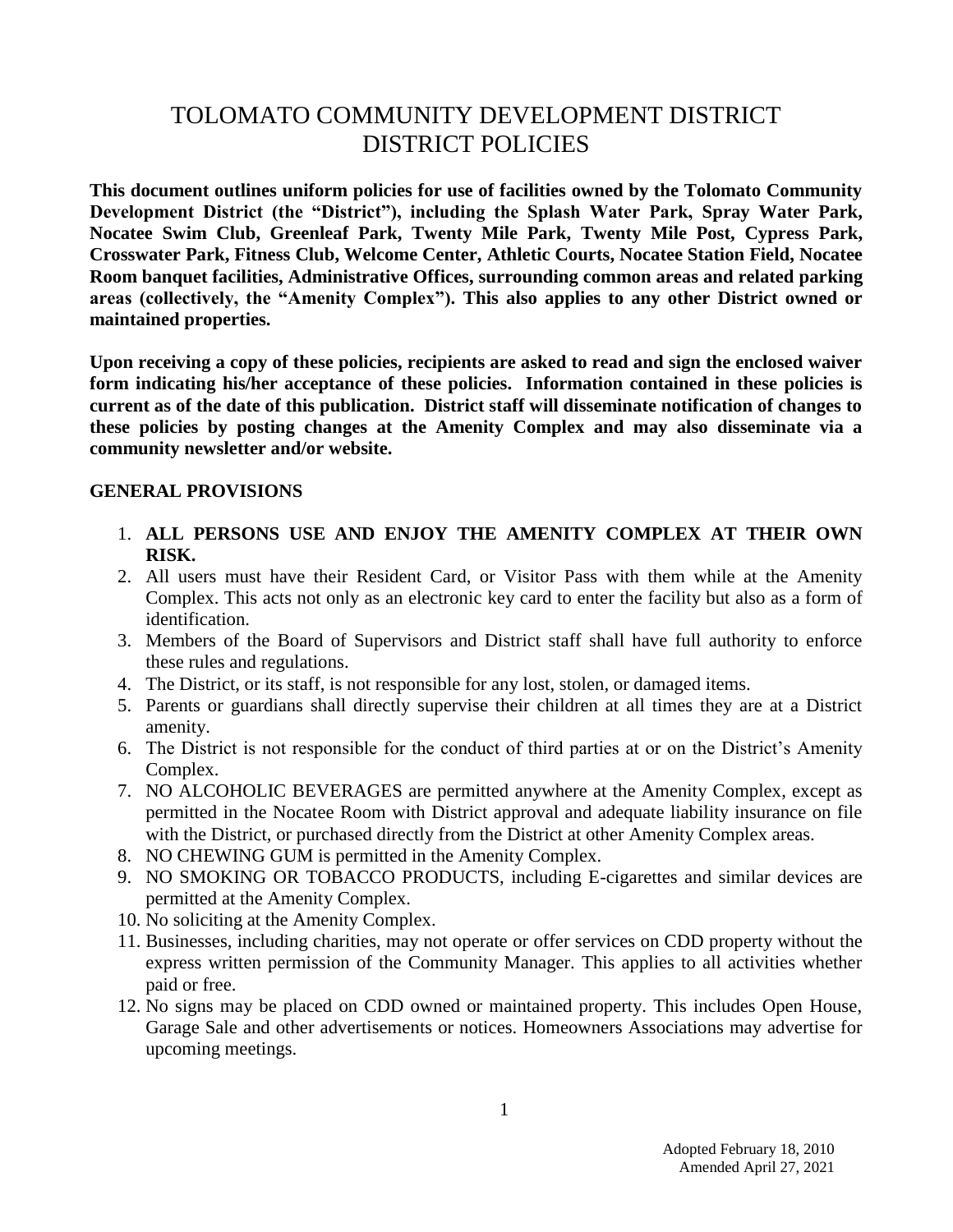- 13. No skateboard or motorized scooter riding at the Amenity Complex. This includes, but not limited to, parking lots and sidewalks.
- 14. No pushing or aggressive behavior.
- 15. Courtesy toward District staff and other Amenity Complex users is expected at all times.
- 16. Dumping or littering is prohibited.
- 17. Disturbing plant or animal habitat is prohibited.
- 18. Personal barbeque grills and deep fryers are not permitted at the Amenity Complex.
- 19. Fireworks of any kind are not permitted anywhere at the Amenity Complex or on any District property without written permission of the Community Manager. Sparklers are allowed where preapproved by District staff. Residents should follow all state and county laws regarding fireworks anywhere in the community.
- 20. No pets are allowed, except permitted service animals, as defined by applicable state laws, and animals related to District events.
- 21. Vehicles must be parked in designated areas only. Golf carts must be parked in the parking lot, or designated areas, and are not permitted on any other District grounds unless used for District maintenance.
- 22. No overnight parking is allowed at the Amenity Complex. Parking is only for the Residents and their guests while using the Amenity Complex. Any vehicle left over night without notification to the office may be towed at the owners' expense.
- 23. No commercial vehicles may be parked unattended for more than two hours at any CDD amenity or any CDD-owned road.
- 24. Residents are responsible for actions of their guests, and such actions may result in loss of amenity privileges by the Resident.
- 25. All commercial activities on CDD property are expressly prohibited without the express written approval by the Community Manager. This includes retail vendors, dog training, swim lessons, exercise classes, etc.
- 26. District parks, including event fields at Splash and Spray Waterparks, Twenty Mile Park, Twenty Mile Post, Crosswater Park, Cypress Park and Greenleaf Park specifically do not allow the following without express written permission from District staff:
	- a. Drones and other flying objects, except for kites.
	- b. Golfing
	- c. Cleats
	- d. Organized team practices or games
	- e. Services or activities for a fee
	- f. Food trucks, Game trucks, Bubble trucks, Grooming trucks or similar vehicles or structures.
- 27. District staff may prohibit other activities which would create health or safety issues or impair general usage of the park facilities
- 28. Children using the playgrounds at District parks, including Splash and Spray Waterparks, Twenty Mile Park, Twenty Mile Post, Crosswater Park, Cypress Park and Greenleaf Park, must only use age appropriate equipment.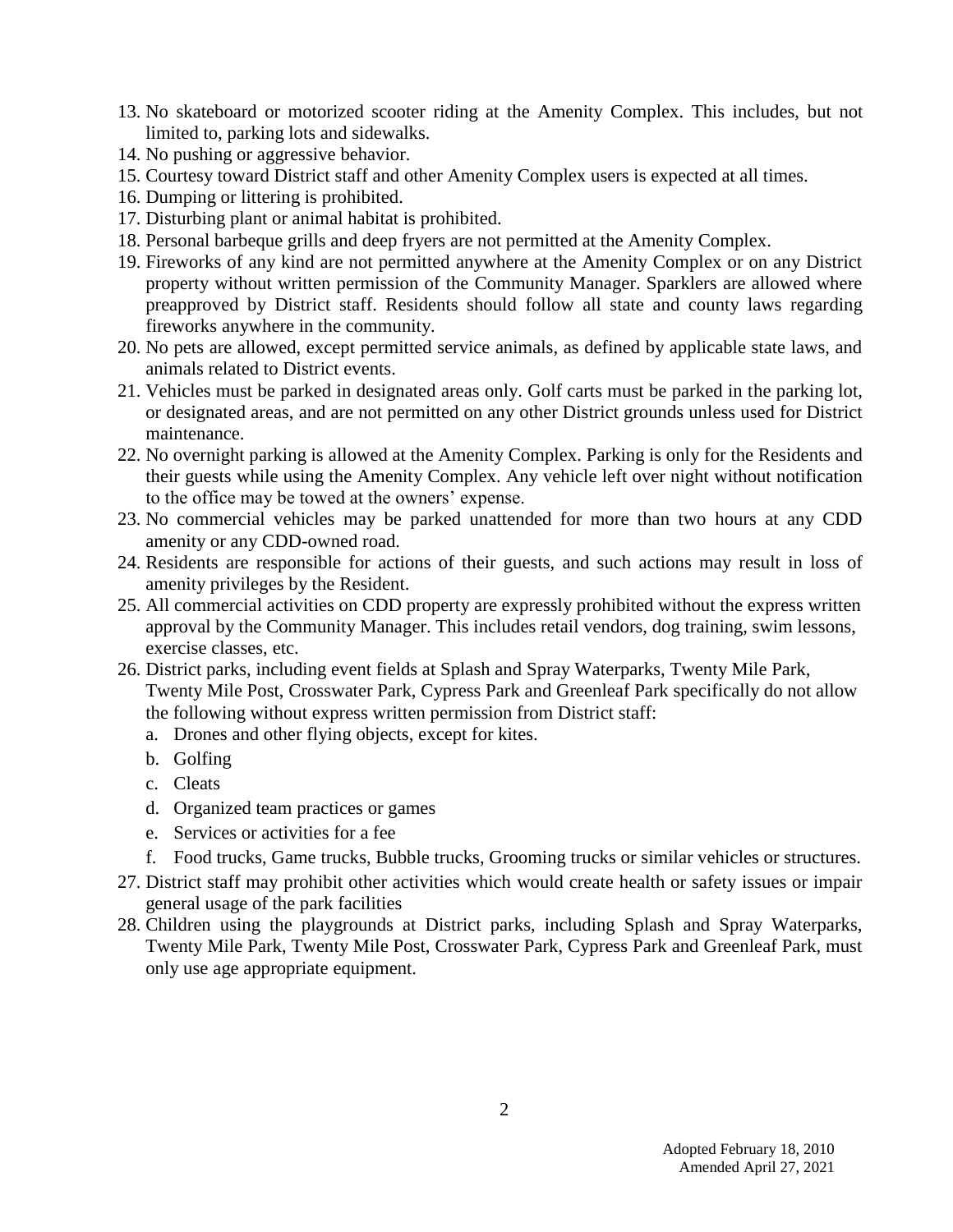#### **RESIDENT CARD HOLDERS**

- 1. The District will issue an access card ("Resident Card") providing access to District amenities, events and activities to deed holders of residential properties within the Tolomato Community Development District. A Deed Holder shall be the person or persons named on the deed to the property, not to exceed two Adults. An Adult is any person over age 25 with a permanent address in the District. Additionally, the following individuals will have the rights of a Deed Holder:
	- a. Tenants of Deed Holders, excluding apartment residents. Deed Holders are required to sign an Amenity Release Form temporarily transferring their rights to use the facilities in the Amenity Complex to the tenant. It is the responsibility of the Deed Holder to inform their tenants how to apply for Resident Cards. The District will provide Resident Cards to tenants once per twelve month period at no charge, based on lease start date. Tenants must provide District staff with a copy of the signed lease. Once a tenant qualifies for a Resident Card, the Deed Holder, and their Family, as defined below, retain no rights to use the facilities in the Amenity Complex. Tenants must turn in their access cards upon termination of lease. There will be a deposit of \$50 per original issued Resident Card. The deposit will be forfeited if the Resident Card is not turned in to Resident Service office within 15 days of the termination of the lease. Tenants may only be changed twice per twelve month period. Additional Resident Cards will cost \$15 per card, per person for all persons. This \$15 fee applies only to the additional card and not the rights assigned to a Resident Card Holder.
	- b. Tenants of apartments. Apartment managers shall submit to the District the names and unit numbers of all new tenants as well as the lease term. Apartment Owners shall notify the District of all terminated leases within 72 hours of termination. Resident Cards shall be issued to such tenants for the term of the lease. The District will provide Resident Cards for each unit twice per twelve month period at no charge. Additional Resident Cards issued more than twice in a twelve month period for any unit will cost \$15 per card, per person for all tenants. Apartment management or tenant must collect and turn in expired Resident Cards upon termination of lease. There will be a deposit of \$50 for each Resident Card issued. The deposit shall be forfeited if the Resident Card is not returned to the Resident Services Office within 15 days of the termination of the lease. Resident Card Holders are subject to the eligibility requirements as detailed in this section.
	- c. Permanent full-time residents of Assisted Living Facilities and Independent Living Facilities shall be eligible for Resident Cards on the same basis as apartment tenants.
	- d. Persons not holding a deed within the District may purchase the rights of a Deed Holder at a cost of \$3,800 per year. Such rights shall be good for 12 months from the date of purchase.
	- e. Persons designated by non-residential landowners as detailed separately. Each Deed Holder above, together with additional Resident Card Holders detailed in paragraph 2, shall constitute one (1) Household.
- 2. In addition, a Deed Holder within the District shall be entitled to a Resident Card for other eligible persons as described below ("Family").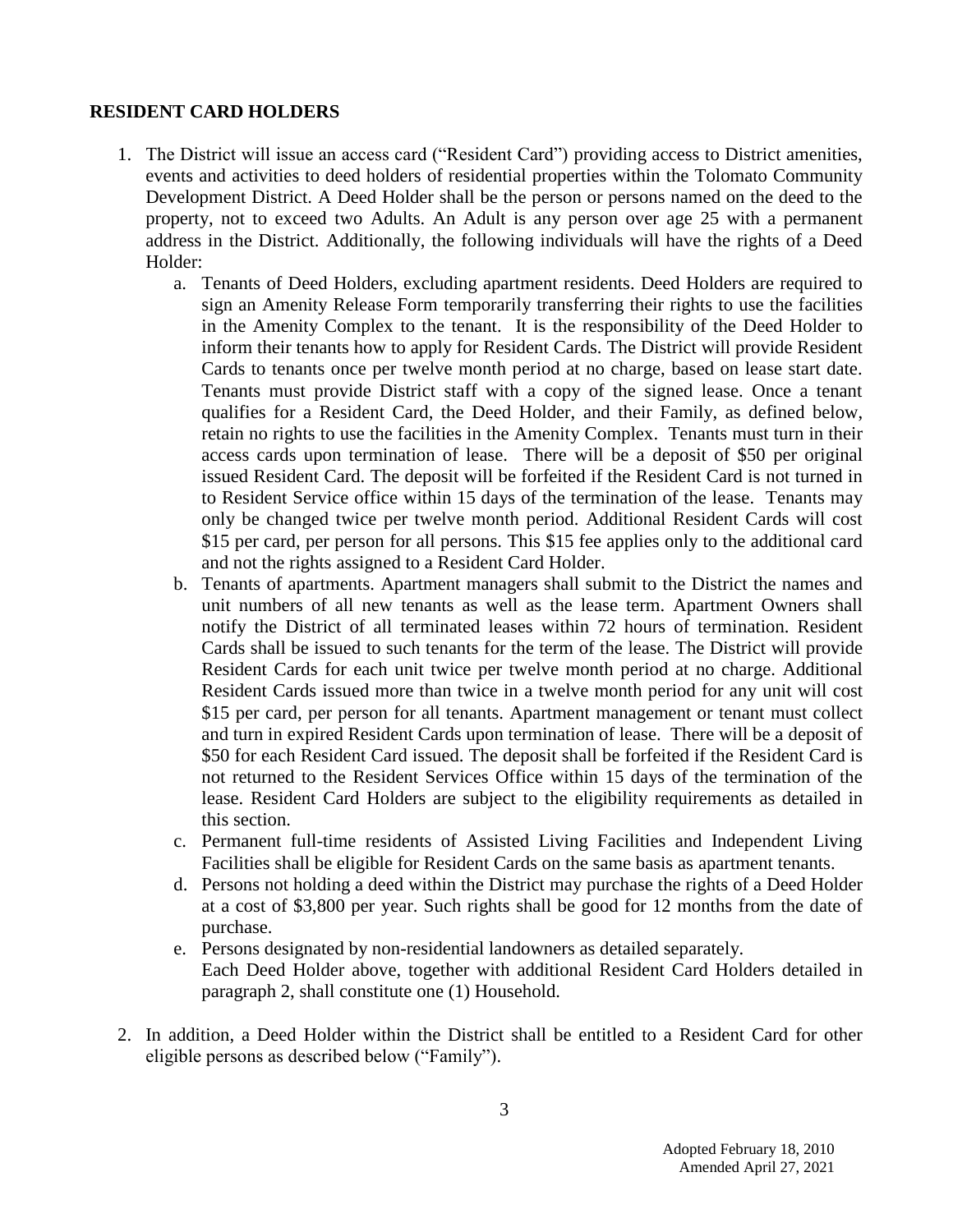- a. Spouse of Deed Holder;
- b. Children of Deed Holder, including step children, living at home up to 25 years old;
- c. Children, including step children, not living at home that are full-time students, up to 25 years old; and
- d. Parents, including step parents, of Deed Holder, provided the parent has the same permanent address as the Deed Holder, within Nocatee. However, parents of tenants under paragraphs 1a, 1b, or 1c and parents of non-residents under paragraph 1d do not qualify for the parent provision herein. Furthermore, the parent of the Deed Holder shall not qualify for a Grandparent Card under this provision.
- e. An Adult unrelated to Deed Holder may qualify as Family, provided they have the same permanent address as the Deed Holder, within Nocatee, and the total number of Resident Cards does not exceed two Adults per Household. The election of an unrelated Adult may only be made once a year and cannot be changed. The unrelated Adult cannot qualify for a Grandparent Card. Children, including step children, of the unrelated Adult are not eligible to receive Resident Cards under this provision.
- 3. Deed Holders holding a Resident Card and all others qualifying for a Resident Card shall be designated a Resident.
- 4. The total number of Resident Cards may not exceed two Adults per household, except as provided for in paragraph 2d above.
- 5. If a Deed Holder is not a natural person, Resident Cards may not exceed two Adults per Household.
- 6. The total number of Resident Cards may not exceed two Adults, even in cases where Deed Holders exceed two persons, except as provided for above. In cases where tenants hold Resident Card rights, the total number of Resident Cards may not exceed two Adults per apartment or Deed Holder rights received.
- 7. The District will issue up to five Resident Cards to Deed Holders and their Family as defined above at no charge. Additional Resident Cards are \$5.00 each. This is a fee for the additional card, not the associated Resident Card Holder rights.
- 8. Replacement cards for lost, stolen or damaged Resident Cards are available for a fee of \$15.00 each.
- 9. All persons must have a valid and current Resident Card to enter the Amenity Complex.
- 10. Prospective Resident Card recipients, as listed above, must provide proof of eligibility.
- 11. Except as otherwise provided in these policies, Resident Cards are non-transferrable.
- 12. Resident Cards may not be sold.
- 13. Simply maintaining a residence within the District does not qualify an individual for Resident status or for a Resident Card. Eligible persons must meet the qualifications established herein.
- 14. Exceptions to this section are strictly prohibited.

# **ADDITIONAL FAMILY CARDS**

Standard annual assessments provide for up to two adult card holders per household. However, certain additional qualifying persons residing in the District may obtain a standard Resident Card (not a grandparent card) at a reduced rate of \$500 per year as follows:

1. Adult children of the Deed Holder with a permanent address, within the District, as evidenced by a driver's license or similar legal instrument.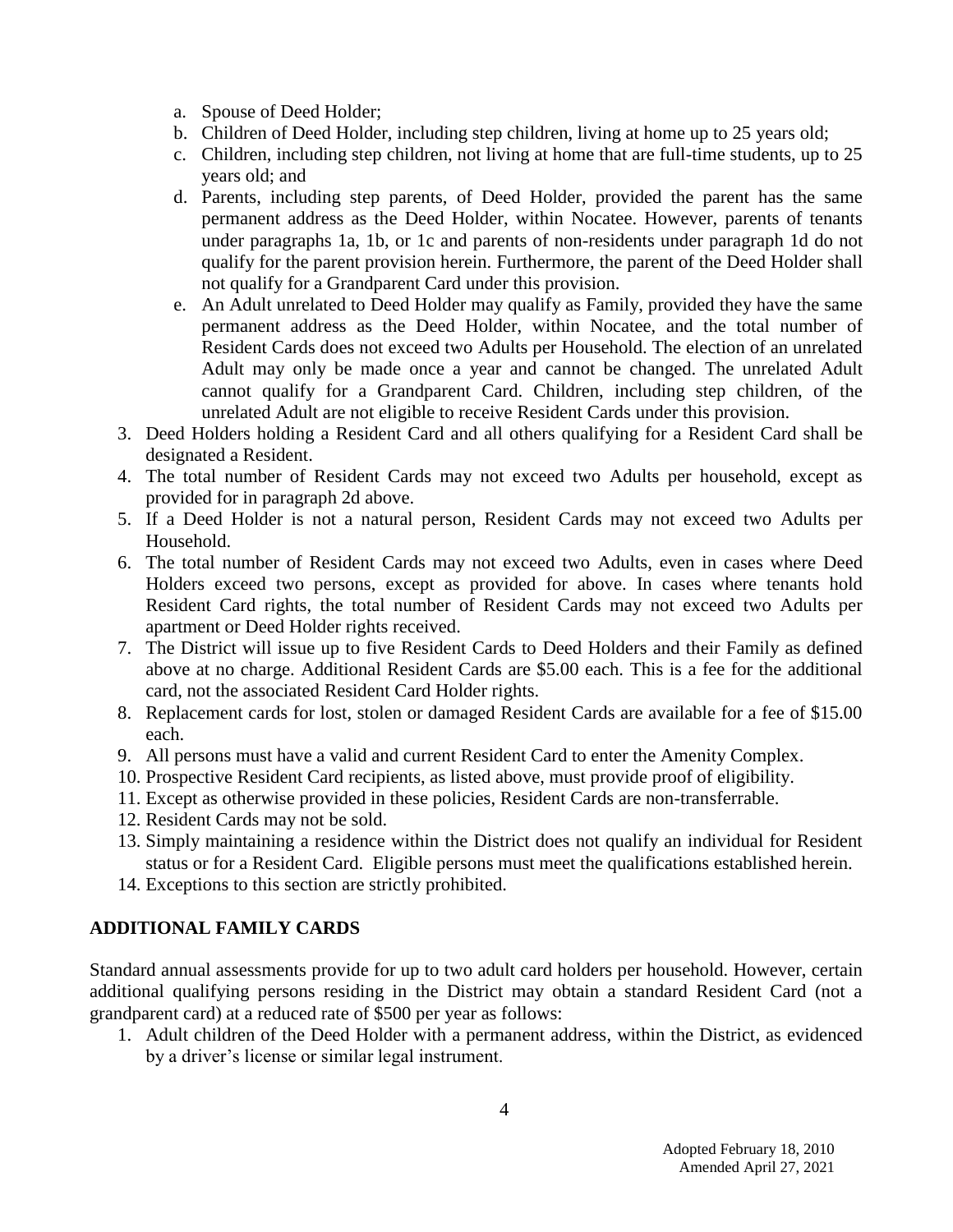- 2. Exchange students living with a Deed Holder as evidenced by appropriate paperwork from the coordinating institution. Resident Cards must be returned to the District upon termination of the program.
- 3. Nannies and child sitters of children under the age of 14, upon affirmation by the owner that the person is a bonafide nanny or child sitter. This individual must be over 18 years old.

Persons obtaining Resident Cards through this section receive no additional benefits or rights. Children of a person receiving a Resident Card under this policy are not eligible for Resident Cards and there are no additional guest credits associated with this Card.

This provision is limited to one Resident Card per household. Renters are not eligible.

## **GUEST POLICIES**

- 1. Each Household will be issued 12 individual daily guest pass credits ("GPC") per calendar year. Each GPC is good for one daily guest visit (one credit = one person for one day). GPCs allow access to all District amenities during that year with the exception of the Fitness Club and Swim Club. Bonus Guest Credits may be approved by the Board of Supervisors on an annual basis.
- 2. Additional Guest Pass Credits can be purchased in increments of 12, not to exceed 36 additional credits per Household per year. Cost for 12 credits is \$75.00. Guests other than Visitor Pass holders must be accompanied by a Resident when entering all approved District amenities.
- 3. GPCs are required at all times for guests at the Splash Park, Spray Park, Crosswater Pool, Twenty Mile Pool and Cypress Trails Pool. However, at times, District staff may not be present to process the guest credits.
- 4. Guest Pass Credits are non-transferable and are non-refundable.
- 5. Maximum 30 guests per day at the Splash Park, Spray Park, Crosswater Pool, Twenty Mile and Cypress Trails pools, per Household. One guest is allotted per day at the basketball, pickleball, and volleyball courts, per Household, however guests may be restricted during peak times for the courts.
- 6. District issued free Guest Pass Credits expire December 31 of the year issued. Purchased Guest Pass Credits do not expire.
- 7. The Swim Club and Fitness Club are Resident only facilities, except for designated District events.
- 8. Guest Pass Credits are determined by Household but may be used by any Resident Card Holder in the Household. Deed Holders are encouraged to track Guest Credit use for all Resident Card Holders in the Household.
- 9. A Visitor Pass is a guest who resides outside the 40 mile radius surrounding the District and is a short term overnight visitor to a Deed Holder. A Visitor Pass may be purchased for weekly admission to the facilities in the Amenity Complex for a fee of \$25 per person (a "Visitor Pass"). This pass is valid for seven calendar days starting with the day of purchase. Visitors with a Visitor Pass are not required to be accompanied by a Resident, however, the Resident must accompany their Visitor at the time of purchase of a Visitor Pass. Photo identification, or other proof of residency, is required by a Visitor to purchase a Visitor Pass. The status of Visitor only applies during the term of their visit and while they possess a valid Visitor Pass. Each Visitor is limited to two (2) Visitor Passes per year.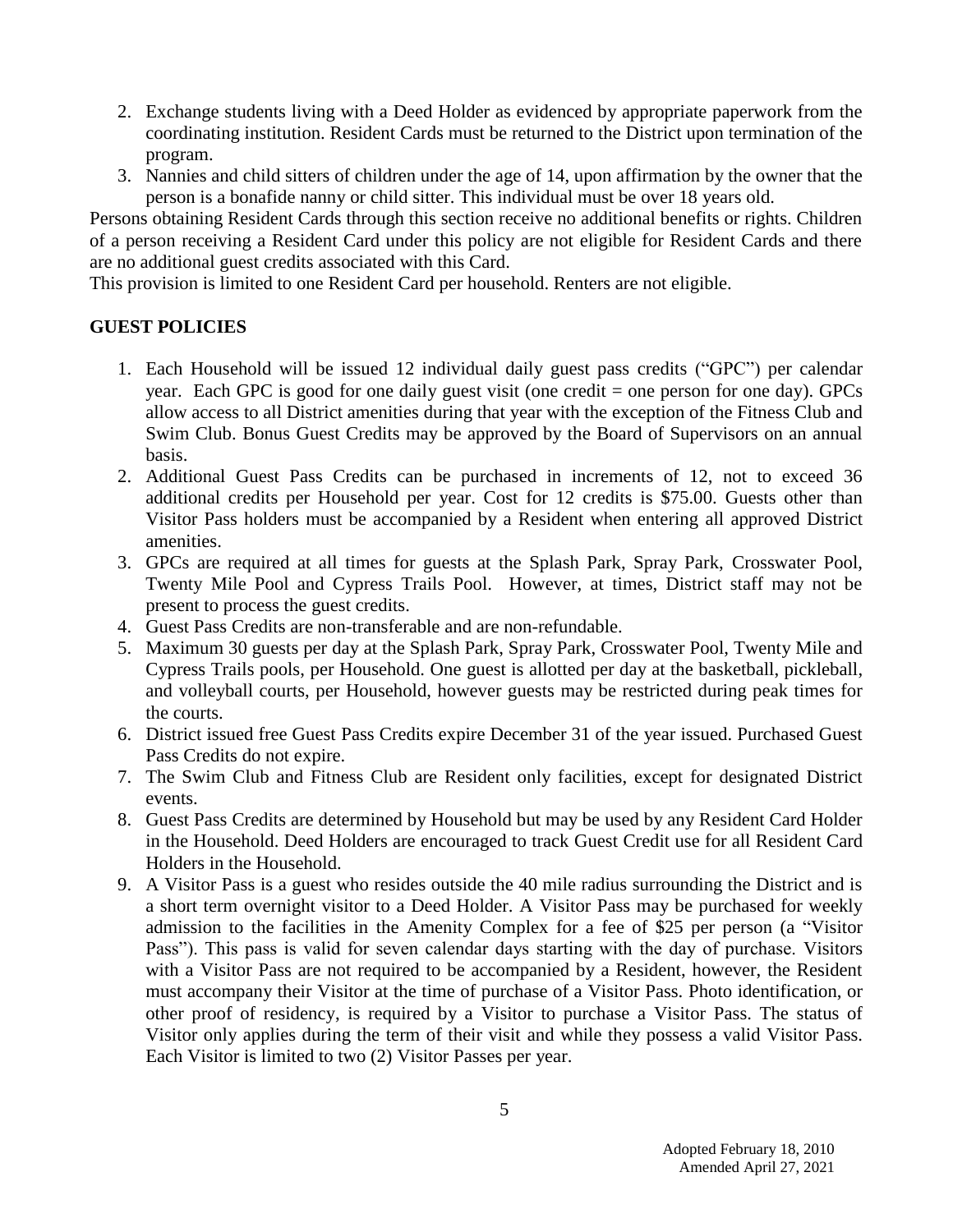### **GRANDPARENT POLICY**

- 1. A Grandparent designation may be requested by a Resident who (i) has no dependent children that qualify for a Resident Card and (ii) has at least one grandchild.
- 2. A Grandparent, for purpose of this policy, is the Resident Card Holder, and grandchildren are legal grandchildren and step grandchildren of said card holder. Grandparents receiving a Resident Card pursuant to sections 1a, 1b, 1c, 1d and 1e as well as 2d and 2e of the Resident Card Holders section are not eligible for a Grandparent Card.
- 3. This Grandparent designation will allow up to two grandchildren, up to age 25, to accompany the Resident to the District Water Amenities without the use of a Guest Pass Credit. The Resident must accompany the grandchildren at all times.
- 4. Only two grandchildren per Household will be granted access to the Splash Park, Spray Park, Twenty Mile, Crosswater, or Cypress Trails pools on any given day under the Grandparent Policy. Any additional grandchildren will require a Guest Pass Credit for access. This Grandparent designation does not provide access to any other District amenities, events or activities that are not open to the general public.
- 5. All guests that are not grandchildren will require the use of a Guest Pass Credit for access.
- 6. The Grandparent Card rules do not apply to District events and activities that are designated for Residents only.

# **GENERAL SPLASH AND SPRAY WATER PARK POLICIES**

Schedule

- 1. The Splash Water Park and Spray Water Park ("District Water Amenities") will be closed one day per week to facilitate maintenance. Pool schedules are subject to change without notice.
- 2. Swimming is permitted only during designated times, as posted at the pool and determined by staff.
- 3. Certain times the Splash Waterpark may be designated as USE AT YOUR OWN RISK, During such designated times:
	- a. There will be no District staff members responsible for maintaining a safe recreational area for District pools (Pool Attendants) on duty
	- b. Each individual is responsible for his or her own safety.
	- c. The Rip Tide Slides and the Lazy Tides River will be closed.
- 4. District staff may monitor usage levels at the Splash Water Park or Spray Water Park and adjust the hours of operation or number of pool attractions available in order to ensure the facilities serve the community in the most efficient and effective manner.
- 5. The Spray Water Park, Rip Tide Slides and the Lazy Tides River will be closed for any day when the forecasted high temperature for the day, as projected by the National Weather Service, is less than 72 degrees. Pools in the Splash Water Park will remain open as Use At your Own Risk.
- 6. The District Water Amenity staff reserves the right to authorize all programs and activities, including the number of guest participants, equipment and supplies usage, etc.; conducted at the pool including swim lessons, aquatic/recreation programs and pool parties.
- 7. Any person swimming when the Splash Water Park or Spray Water Park is closed, or using any attraction when that attraction is closed, may be suspended from the Amenity Complex, or any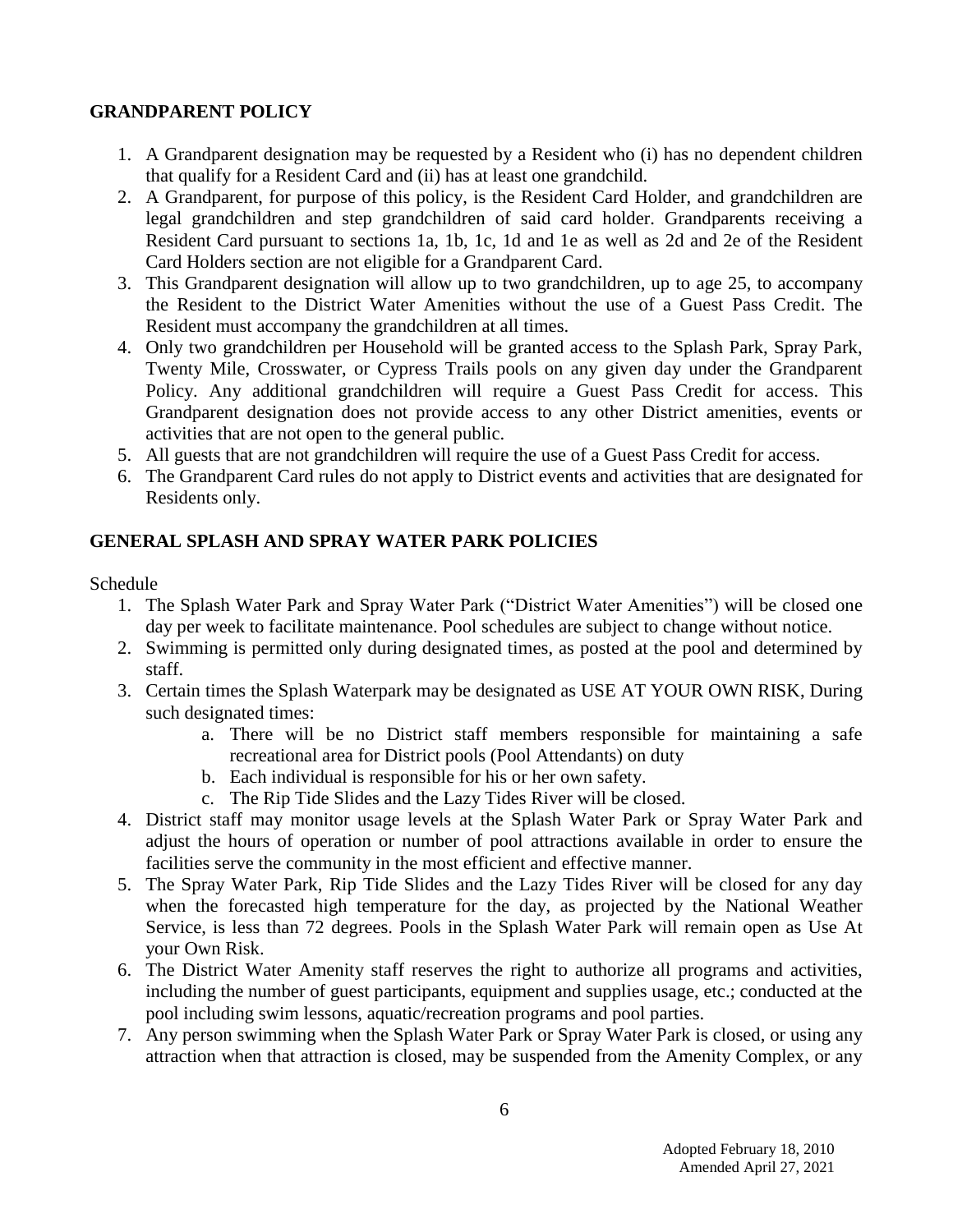part thereof and may be subject to trespassing violations.

Residents and Guests

- 1. Everyone must present their Resident Cards or Visitor Passes and sign in upon entering the District Water Amenities. Guests other than Visitor Pass holders must be accompanied by a Resident when entering the District Water Amenities.
- 2. The number of guests for each Resident Household is limited to 30 per day.
- 3. In the event of a pool closure for longer than one continuous hour, within two hours of arrival with Guests, a Resident may obtain a raincheck for guests.
- 4. Children 12 years and younger must be accompanied by an adult at least 16 years of age at all times for usage of the District Water Amenities.
- 5. A parent or guardian must be within arm's length of a non-swimmer at all times when in a pool with a water depth greater than six inches regardless of the type of floatation devices used.

General Rules

- 1. Proper swim attire must be worn in the pool. No denim, denim cutoffs, or thongs allowed.
- 2. All persons must shower before entering the pool.
- 3. Glass containers and other sharp or potentially hazardous objects are not permitted in the pool area.
- 4. No balls or toys that could be a hazard are allowed.
- 5. Play equipment, such as snorkels and dive sticks, must meet with the District pool attendant's approval prior to use. Only Coast Guard approved personal floatation devices are permitted, e.g. no inflatable water wings. Other floating devices must be approved by a District Amenity supervisor prior to use. The District staff reserves the right to discontinue usage of any play equipment during times of peak or scheduled activity at the pool, or if the equipment provides a safety concern.
- 6. Pets, bicycles, skateboards, roller blades, scooters and golf carts are not permitted on the pool deck area inside the pool gates at any time.
- 7. Radios, televisions, and the like may be listened to if played at a noise level which is not a nuisance to other users.
- 8. Games where one holds their breath for long periods of time under water are not permitted.
- 9. No swinging on ladders, fences, or railings is allowed.
- 10. No diving, jumping, pushing, running or other horseplay is allowed in the pool or on the pool deck area.
- 11. Parents should take their children to the restroom before the children enter the pool. For the comfort of others, the changing of diapers or clothes is not allowed at poolside.
- 12. Children under three years of age and those who are not reliably toilet trained, or otherwise at risk of contaminating any pool, must wear rubber lined swim diapers, as well as a swim suit over the swim diaper, to reduce the health risks associated with human waste contamination in the swimming pool/deck area. Failure to comply with this requirement may result in loss of amenity privileges for the parents and the child.
- 13. Pool entrances must be kept clear at all times.
- 14. Pool furniture is not to be removed from the pool deck area, and is not permitted in the water.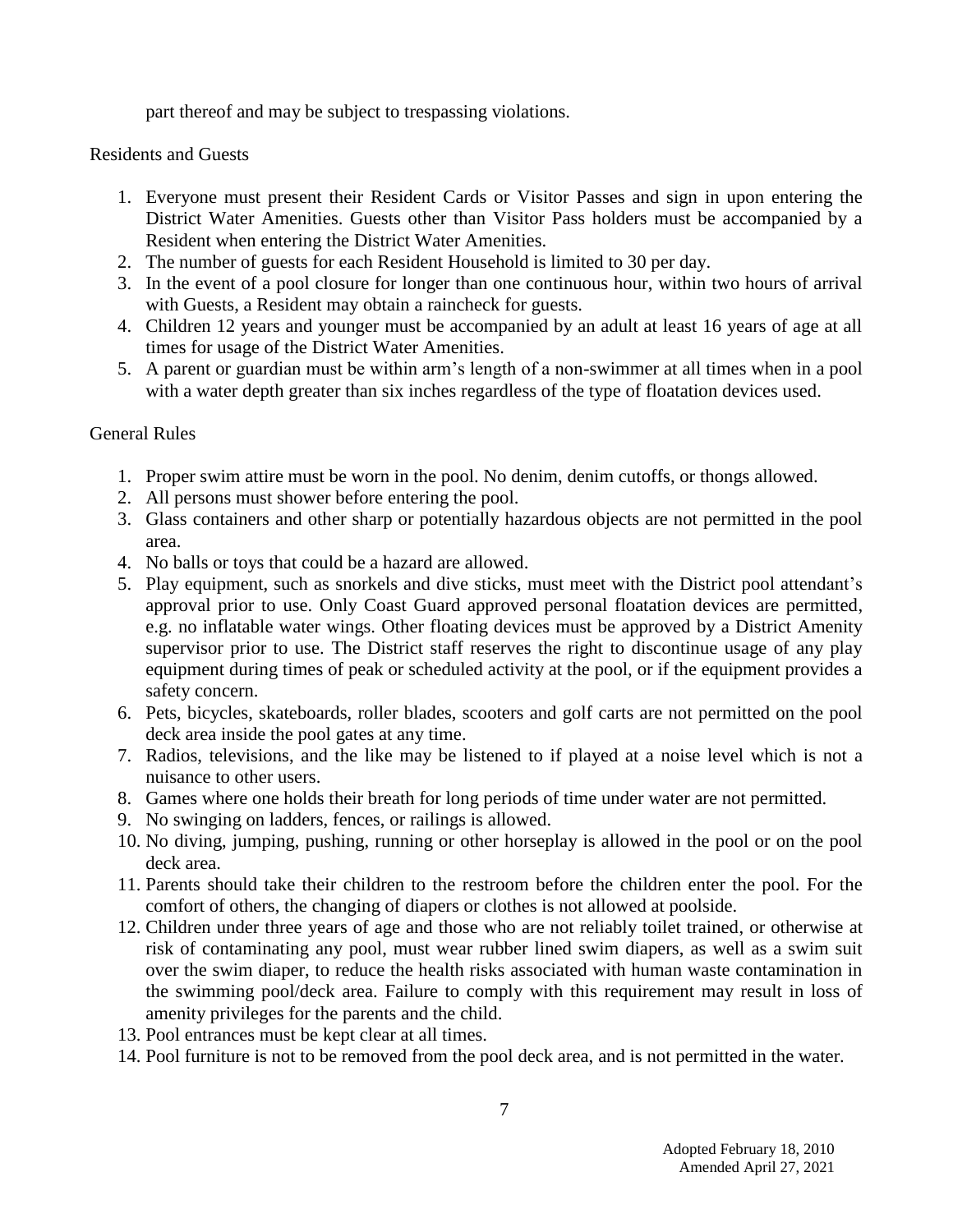- 15. Loud, profane, and abusive language will not be tolerated.
- 16. Alcoholic beverages are prohibited in the District Amenities except when purchased from the Sun Deck or Blue Water Grill within the waterpark or otherwise purchased from the District.

# **RIP TIDE SLIDE POLICIES (Splash Water Park)**

- 1. The slide(s) may only be used during pool hours when water slide is attended by Pool Attendant(s).
- 2. When a pool attendant is stationed at the bottom of the slide in the water, children must be at least forty-two inches tall to ride the slide. When a Pool Attendant is not stationed in the water, children must be at least forty eight inches to tall to ride slide.
- 2. For everyone's safety, no one may stand at the bottom of the slide while in use.
- 3. Only one person may ride the slide at a time.
- 4. No shorts with snaps or rivets, or anything that may damage the slide will be allowed on the slide.
- 5. Keep arms and hands inside the flumes at all times.
- 6. No flotation devices are allowed on the water slide.
- 7. For safety reasons, pregnant women and persons with health conditions or back, neck or bone problems, or with a cast may not ride the water slide.
- 8. Stopping, flipping or standing at any point during the ride is prohibited.
- 9. Before sliding, check if there is water in the flume of the slide. Sliding on a dry slide is strictly prohibited.
- 10. After your ride, leave the slide area immediately.
- 11. Sunglasses and water shoes must be removed prior to entering the slides.

# **LAZY TIDES RIVER POLICIES (Splash Water Park)**

- 1. Only tubes provided at the Splash Water Park, or water noodles, may be used in the Lazy Tides River.
- 2. Only one person per single tube. Tubes without an opening are available for children under 36" tall. These can only be used when there is adult supervision within arm's length of the child. Double tubes may have no more than one (1) person per seat.
- 3. This attraction is designed as a quiet and relaxing tube ride. Riders must be floating in a tube. No loud or aggressive behavior is allowed.
- 4. The Lazy Tides River may only be used during pool hours when the river is attended by the required number of pool attendants.
- 5. Maximum of two tubes may be coupled together.
- 6. Enter and exit only in designated areas.
- 7. During busy conditions, float times may be limited by staff.
- 8. Riders must follow the flow of the current.
- 9. Riders must always use caution and follow staff directives when floating the Lazy Tides River.
- 10. Tubes may not be stacked while in the water.
- 11. Tubes must be neatly returned to the proper storage area after use.
- 12. The District may designated certain days and hours for adult use only.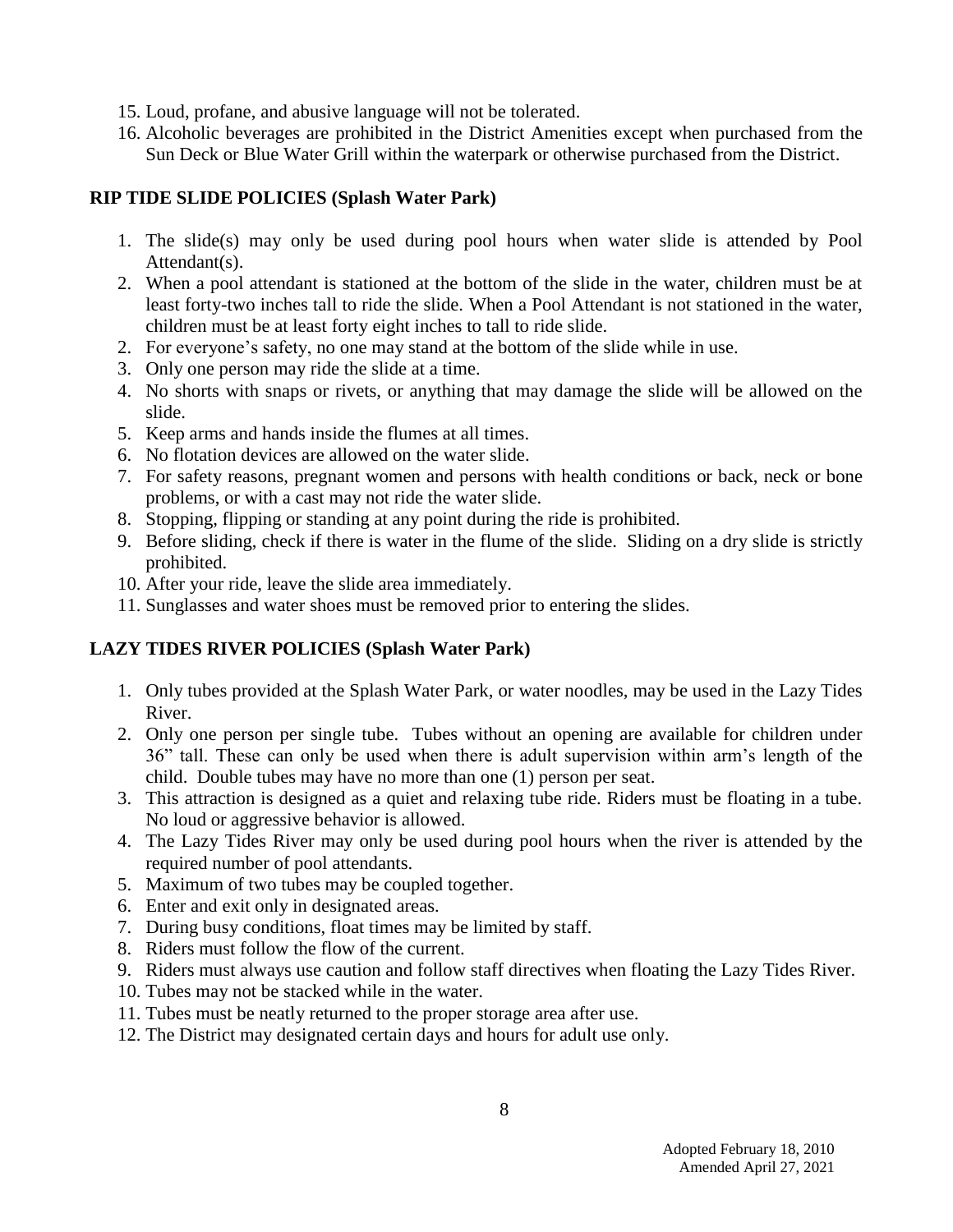### **SPLASH COVE POLICIES (Splash Water Park)**

- 1. No running, aggressive behavior, ball playing, horseplay, or toys that may interfere with others in the Splash Cove area.
- 2. No one older than 14 is admitted in wading pool unless serving as supervision for younger children.
- 3. Children 5 years and under must have direct supervision by a person at least 16 years of age.
- 4. Changing of diapers is not allowed on pool deck area. Changing stations are located in bathrooms.
- 5. No food, drink, or glass containers in wading pool area.
- 6. No pool chairs or loungers are allowed in the pool or fountain area to prevent damage to its surface.
- 7. The District may designate specific areas within Splash Cove to be adult only during certain days and times.
- 8. Climbing on or up the slides is prohibited.
- 9. Only one person may use the slides at a time.

# **NOCATEE SWIM CLUB POLICIES**

- 1. The Nocatee Swim Club lap pool is a Swim at Your Own Risk Pool for Residents only, with the exception of designated District events.
- 2. It is the intent that the Nocatee Swim Club will have days and times designated for adult swimming only as well as designated days and times for lap swimming only. These are subject to change by management.
- 3. The Swim Club pool will be used exclusively for lap swimming during designated times as set by management.
- 4. The Nocatee Swim team will be allowed use of the Swim Club on a schedule determined by management. However, two lanes will always be available for Resident lap swimming except during swim competitions.
- 5. The pool may be closed periodically for maintenance as determined necessary by District staff.
- 6. The District staff must authorize all programs and activities outside of the general swim that occur at the pool. This includes swim lessons, aquatic/recreation programs, and swim teams.
- 7. Any person on the pool decks, or in the pool when the facility is closed is considered trespassing and is subject to arrest. Additionally, facility use privileges are subject to suspension.
- 8. Proper swim attire must be worn in the pool. No denim, denim cutoffs, or thongs allowed.
- 9. All persons must shower before entering the pool.
- 10. Glass containers and other sharp or potentially hazardous objects are not permitted in the pool area.
- 11. No balls or toys are allowed unless approved by the District.
- 12. Pets, bicycles, skateboards, roller blades, scooters and golf carts are not permitted on the pool deck area inside the pool gates at any time.
- 13. Games where one holds their breath for long periods of time under water are not permitted.
- 14. No swinging on ladders, fences, or railings is allowed.
- 15. No diving, jumping, pushing, running or other horseplay is allowed in the pool or on the pool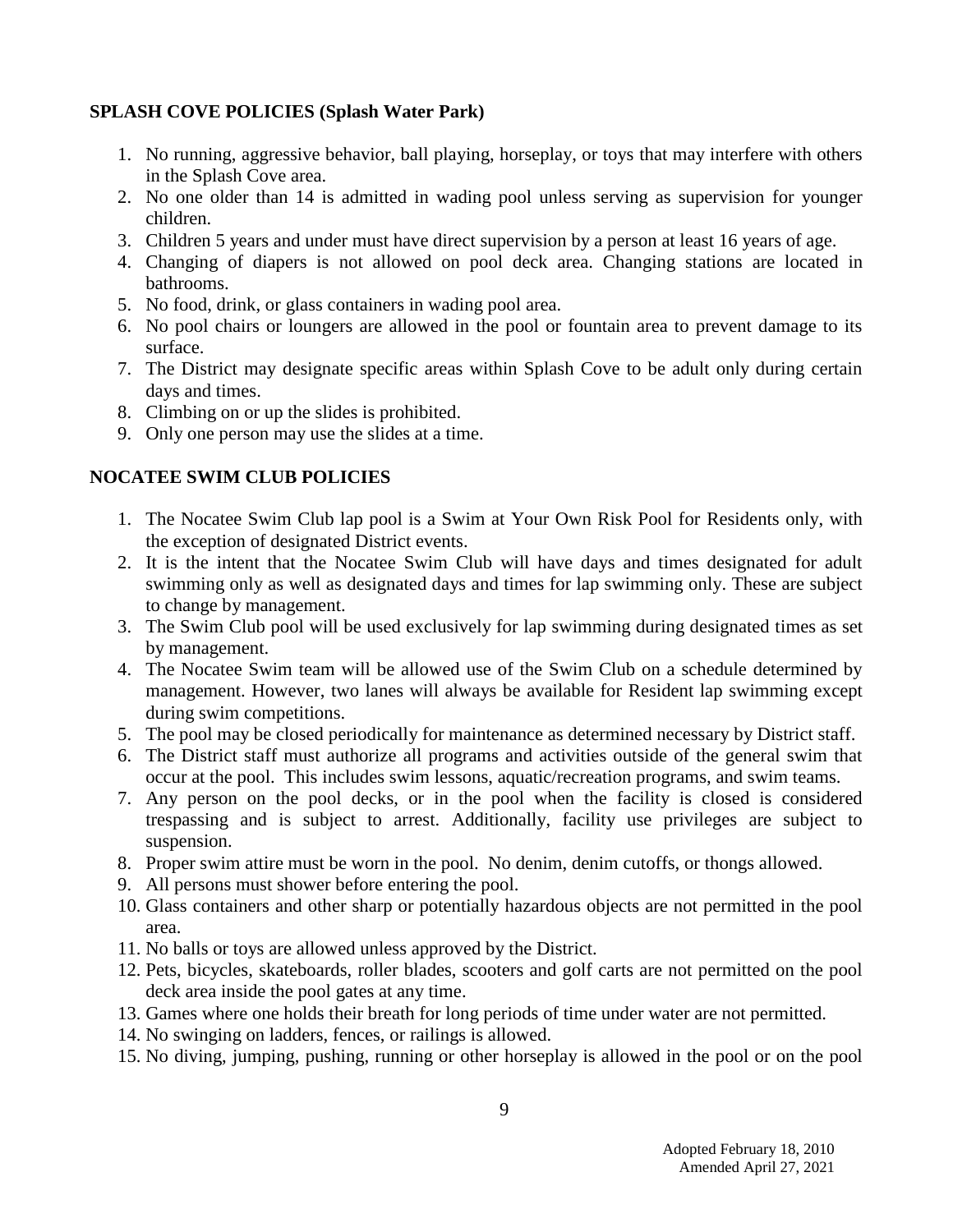deck area.

- 16. Parents should take their children to the restroom before the children enter the pool. For the comfort of others, the changing of diapers or clothes is not allowed at poolside.
- 17. Pool entrances must be kept clear at all times.
- 18. Pool furniture is not to be removed from the pool deck area, and is not permitted in the water.
- 19. Loud, profane, and abusive language will not be tolerated.
- 20. Alcoholic beverages are prohibited in the Nocatee Swim Club area except when purchased from the District.
- 21. Children 14 years of age and younger must be accompanied by an adult, at all times, for usage of the Swim Club

## **WEATHER POLICY**

**Rain:** The pools will remain open unless it rains hard enough that the Pool Attendants cannot see the bottom and will reopen at the discretion of the supervisor or the Manager.

**Thunder and Lightning:** The pool will close immediately in the case of thunder and lightning and will reopen only when cleared by the District's lightning detection system which will occur 30 minutes after the last lightning strike detected.

## **CONTAMINATION POLICY**

- 1. If contamination occurs, the pool will be closed until the contamination is remedied, per state health code.
- 2. Children under three years of age and those who are not reliably toilet trained, or otherwise at risk of contaminating any pool, must wear rubber lined swim diapers, as well as a swim suit over the swim diaper, to reduce the health risks associated with human waste contamination in the swimming pool/deck area. Failure to comply with this requirement may result in loss of amenity privileges for the parents and the child at the discretion of the Community Manager.
- 3. In accordance with the CDC and Florida Department of Health guidelines, if a child has experienced three or more loose bowel movements within a twenty-four hour period, they should not return to the pool for the subsequent twenty-four hours.
- 4. No one shall pollute the pool; the Resident responsible for anyone who does pollute the pool can be held liable for any costs incurred in treating and reopening the pool.

### **GENERAL FITNESS CLUB POLICIES**

- 1. The Fitness Club may be unattended. USE AT YOUR OWN RISK. Each individual is responsible for his or her own safety.
- 2. Use of Fitness Club is restricted to Resident Card Holders 16 years of age and older. Resident Card Holders who are 14 & 15 years of age may use the Fitness Club when accompanied by an adult Resident Card Holder. Children under 14 are not allowed in the Fitness Club, except when participating in District sponsored events and activities.
- 3. Report all emergencies, injuries and broken equipment to the staff member on duty at 576-9164 or Operations Manager at 924-6853.
- 4. All users of the Fitness Club are expected to conduct themselves in a responsible, courteous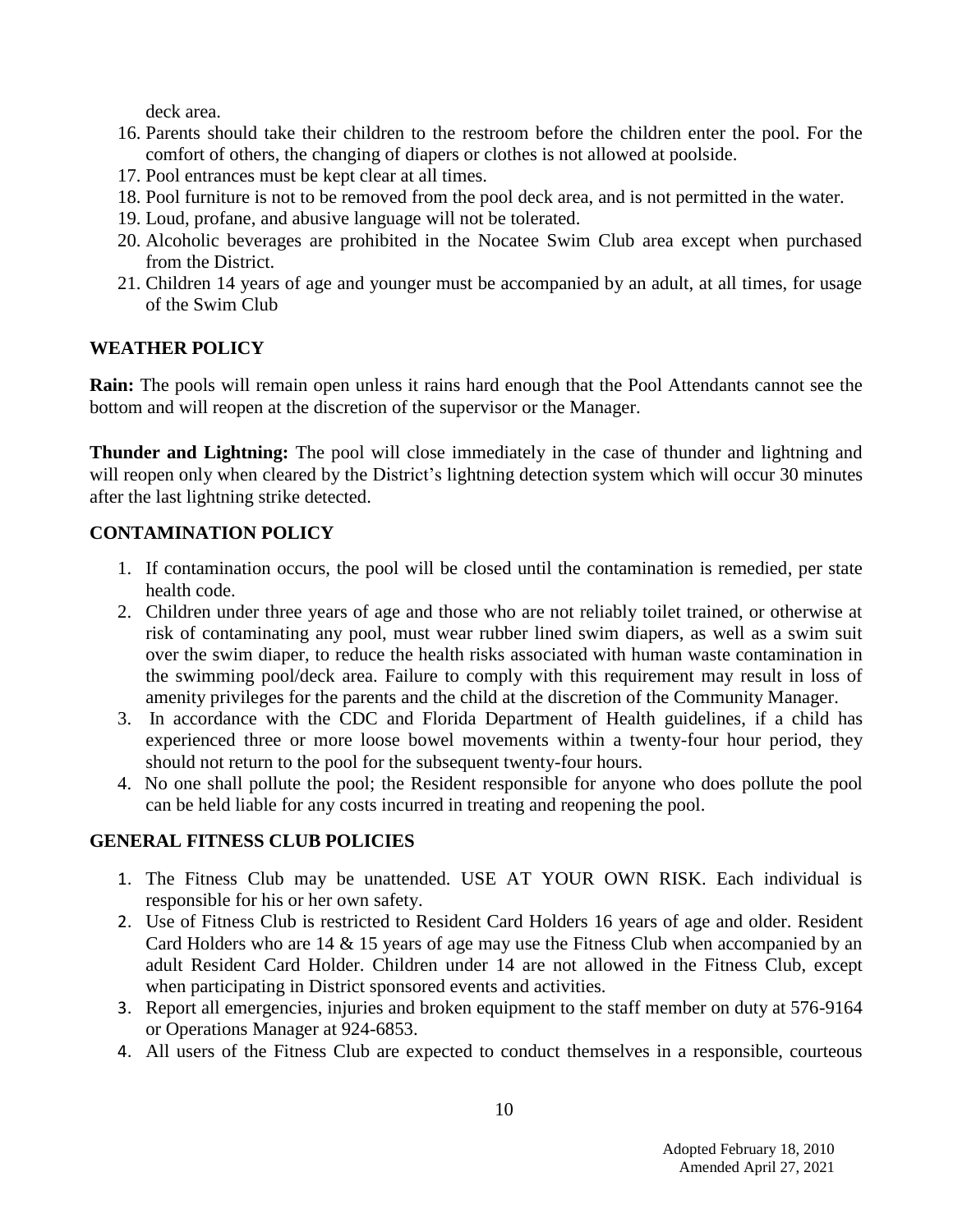and safe manner in compliance with Fitness Club policies and proper gym etiquette. Loud, profane or abusive language is prohibited. Disorderly conduct and horseplay are prohibited.

- 5. Disregard for any Fitness Club policy may result in expulsion from the Amenity Complex and/or loss of Fitness Club privileges.
- 6. All users must register by signing-in immediately upon entering the Fitness Club.
- 7. Appropriate clothing, including t-shirts, shorts, leotards, athletic footwear and/or sweat suits are required at all times in the Fitness Club. No denim, flip-flops or bathing suits are permitted.
- 8. No fitness instructors are allowed to work with Residents inside the Fitness Club, regardless if such instruction is paid or unpaid, except for designated District Fitness Club instructors.
- 9. No food is permitted in the Fitness Club. Beverages are permitted, but all drink containers must be covered and sealed.
- 10. Radios, tape, IPods, MP3s or CD players are only allowed when equipped with headphones for personal use. The use of TV's to broadcast music across the Fitness Club is not allowed.
- 11. Weights may not be removed from the Fitness Club for any reason and users must re-stack weights after use. Use only one set of weights at a time when working-out. In addition, users should step aside between multiple sets on the weight equipment if others are waiting.
- 12. Keep dumbbells and barbells off benches, as to not ruin the upholstery and the padding. Dumbbells and bars are not to be dropped and must be returned to their proper storage area after each use.
- 13. Return all equipment to its proper location after use. This includes bar bells, mats, balls, and weights.
- 14. Each individual is responsible for wiping off the Fitness Club equipment after use.
- 15. Hand chalk is not permitted in the Fitness Club.
- 16. Cardiovascular equipment use is limited to 30 minutes if others are waiting for the equipment.
- 17. The District staff reserves the right to discontinue any programs or activities due to concerns with their safety and other conflicts with the operation of the Fitness Club.
- 18. Personal training at the Fitness Club, whether for fees or not, or solicitation of such personal training services, is prohibited.
- 19. The Fitness Club may not be used in the provision of physical therapy, massage therapy, nutritional consulting, coaching or any other commercial activity
- 20. The Fitness Club may not be used for non-fitness meetings or activities without the prior written approval of the District Community Manager.

# **SPLASH PARK TOT LOT POLICIES**

- 1. Playground equipment is for children 12 years and younger.
- 2. Children under 5 years of age must have adult supervision.
- 3. No jumping from play structures.
- 4. No horseplay or foul language.
- 5. No glass containers allowed.
- 6. Only one person at a time on the slide.

# **SPRAY PARK PARADISE PARK POLICIES**

1. Playground equipment is for children seven (7) years and younger.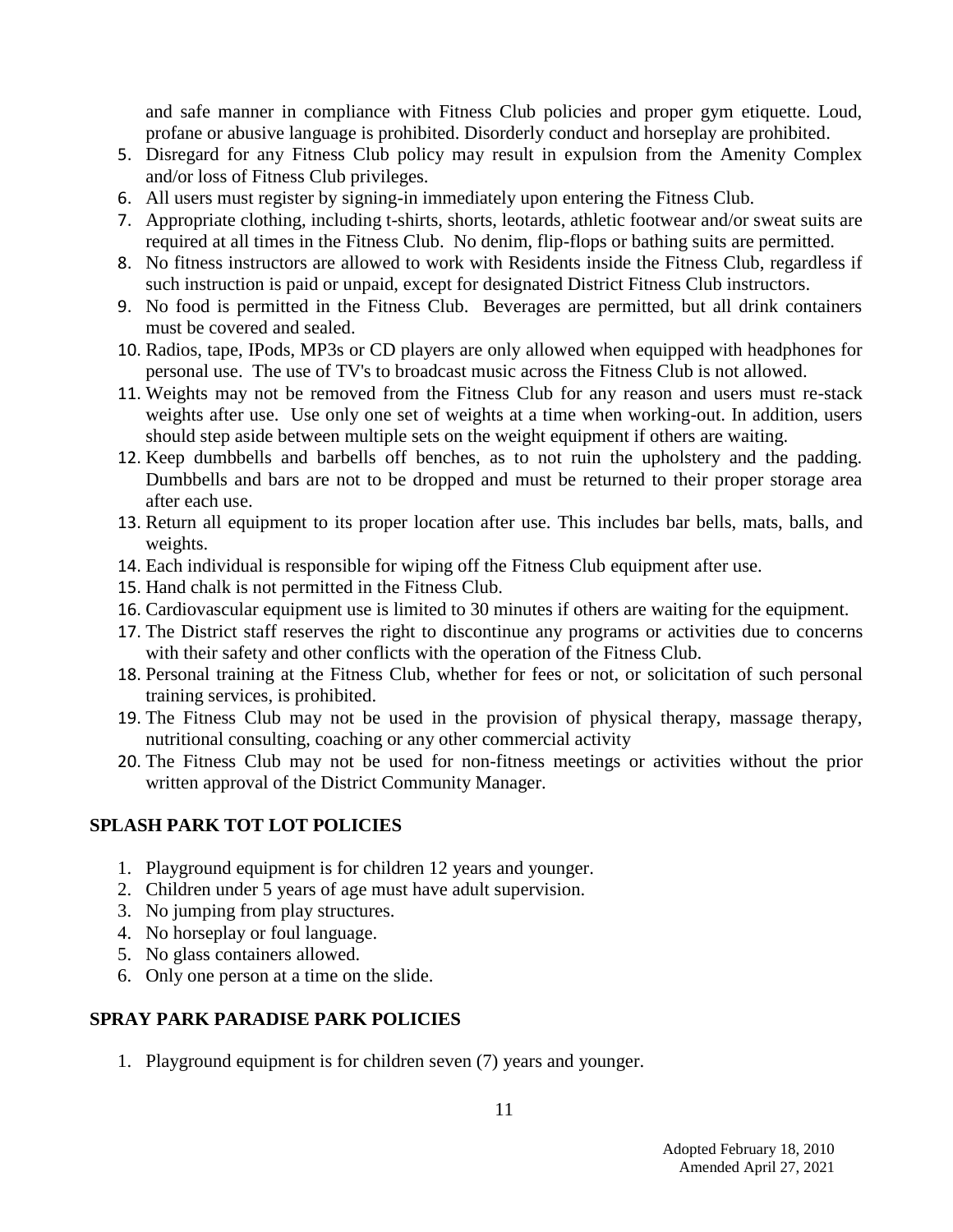- 2. All children must have adult supervision at all times inside the playground area.
- 3. No jumping from play structures.
- 4. No horseplay or foul language.
- 5. No glass containers allowed.
- 6. Only one person at a time on the slide.

# **DOG PARK POLICIES**

- 1. Pick up after your dog.
- 2. Do not allow your dog to dig in the dog parks.
- 3. All dogs visiting District parks must be up to date on vaccinations.
- 4. Infants and Toddlers are not allowed inside the dog parks.
- 5. Residents only.
- 6. Dangerous Dogs are not allowed in District dog parks. A dangerous dog is defined in Florida as follows:
	- a. A dog that has aggressively bitten, attacked, or endangered or has inflicted severe injury on a human being on public or private property; or
	- b. A dog that has more than once severely injured or killed a domestic animal while off the owner's property; or
	- c. A dog that has, when unprovoked, chased or approached a person upon the streets, sidewalks, or any public grounds in a menacing fashion or apparent attitude of attack, provided that such actions are attested to in a sworn statement by one or more persons and dutifully investigated by the appropriate authority.

# **EVENT LAWN POLICIES**

- 1. Event Lawn is defined as any District open space, including Nocatee Station Field. District events take precedence.
- 2. Special events and/or programming must be approved, in writing, by the District Community Manager in advance.
- 3. Lawns and open spaces may not be used for for-profit activities, including but not limited to fitness classes, camps, sales, etc. without prior written approval by the District Community Manager.

# **ATHLETIC COURTS POLICIES**

- 1. Athletic Courts are defined as the District Basketball, Pickleball, Volleyball courts and surrounding areas as well as District playground fields.
- 2. The Basketball and Volleyball courts are open from sunrise to sunset. Pickleball courts are open from 7am until midnight.
- 3. District events take precedence.
- 4. Residents or groups may not hold organized tournaments on District courts without the prior written permission of the Community Manager.
- 5. Resident Card Holders are limited to a maximum of 1 guest per day, however guests may be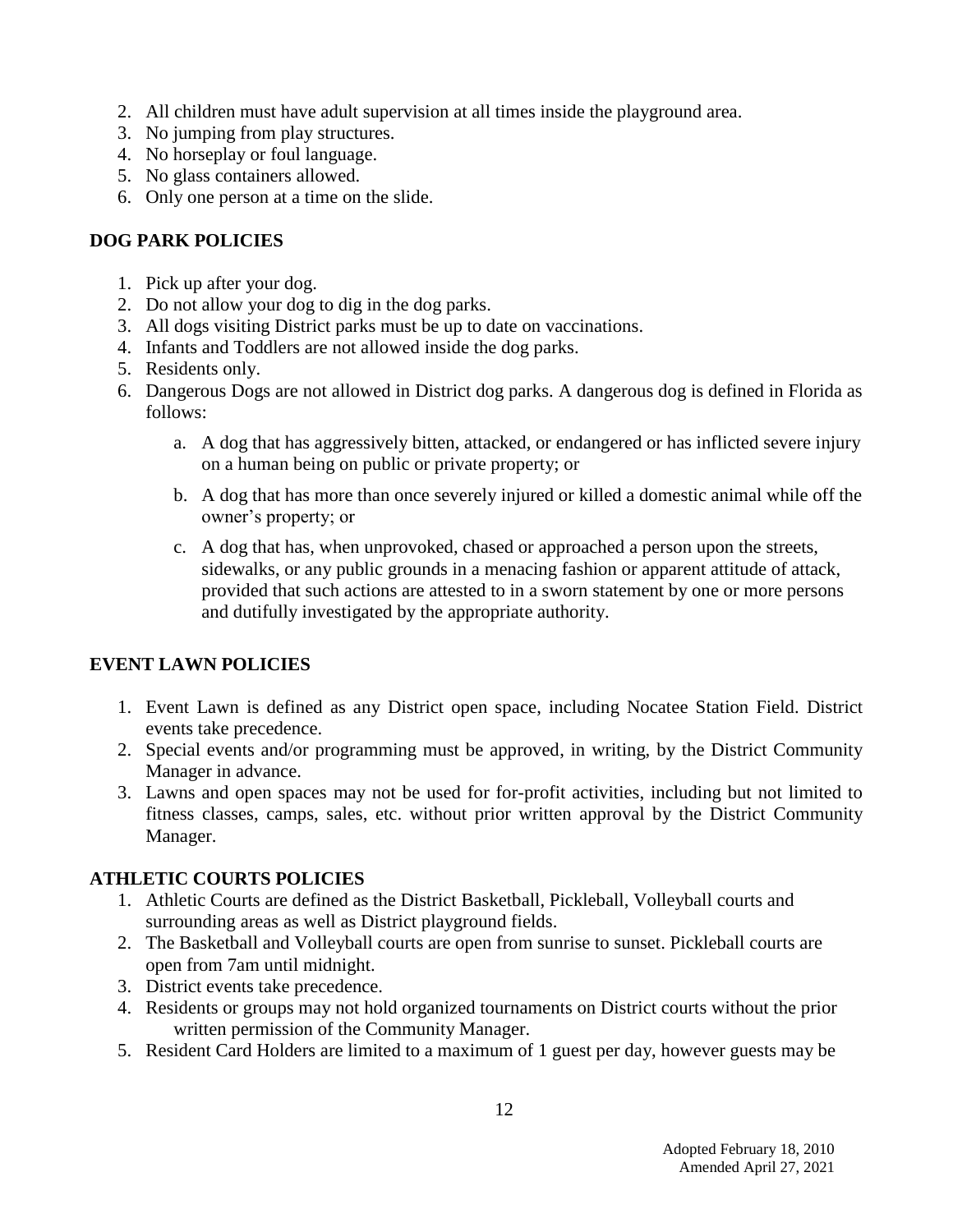further restricted during peak times. Guests, other than Visitor Pass holders, must be accompanied by a Resident Card Holder.

- 6. Resident Card Holders must have a Resident Card with them for identification while on the courts or activity fields.
- 7. Children 12 and younger shall be directly supervised by a Resident Card Holder at least 16 years of age or older.
- 8. The number of players permitted on the each basketball court at any one time is limited to 10.
- 9. Limit play to 1 hour when other players are waiting. Time limits will be enforced by staff and security.
- 10. Proper athletic closed toed shoes and attire are required. Shirts must remain on at all times.
- 11. No food or glass bottles are permitted on basketball courts. Non-Alcoholic Beverages are permitted.
- 12. Alcoholic beverages are not allowed, except for events specifically authorized by District Community Manager, at the Athletic Courts.
- 13. No profanity or roughhousing is permitted.
- 14. The Suspension and Termination policies as outlined in this document will be enforced for any unacceptable behavior displayed at Athletic Courts.
- 15. No hanging on the basketball goal rims or volleyball nets is permitted.
- 16. Usage of the Athletic Courts may be limited from time to time due to a sponsored event, which must be approved by the District Community Manager. Users may be asked to move to accommodate scheduled activities.
- 17. The Athletic Courts may be closed due to inclement weather or maintenance needs.
- 18. Fitness and sports programming to include classes, camps, personal training, coaching, etc. may only be provided by District management staff / Board of Supervisors approved personnel on all District owned property. The District staff reserves the right to discontinue any programs or activities due to safety concerns and other conflicts with the operation of the facility.
- 19. Use of the Pickleball courts may be subject to rules established by the Pickleball Club, as approved by the District Community Manager.
- 20. Appropriate court etiquette is required.

# **FACILITY RENTAL POLICIES**

- 1. Any organized event or party at a District pavilion with more than 12 persons, must rent the pavilion.
- 2. At the time the reservation is made, the renter must provide to the Rental Coordinator:
	- a. A check, credit card, cash or money order made out to Tolomato Community Development District for the security deposit;
	- b. A check, credit card, cash or money order made out to Tolomato Community Development District for at least 50% of the rental (including Holiday Fee, if any and the required Clean Up Fee);
	- c. Completed paperwork and insurances, if necessary; and
	- d. Complete, signed reservation form.
- 3. The remaining rental fee is due 90 days prior to the date of the rental. If the renter cancels their event in the Nocatee Room, the cancellation must be communicated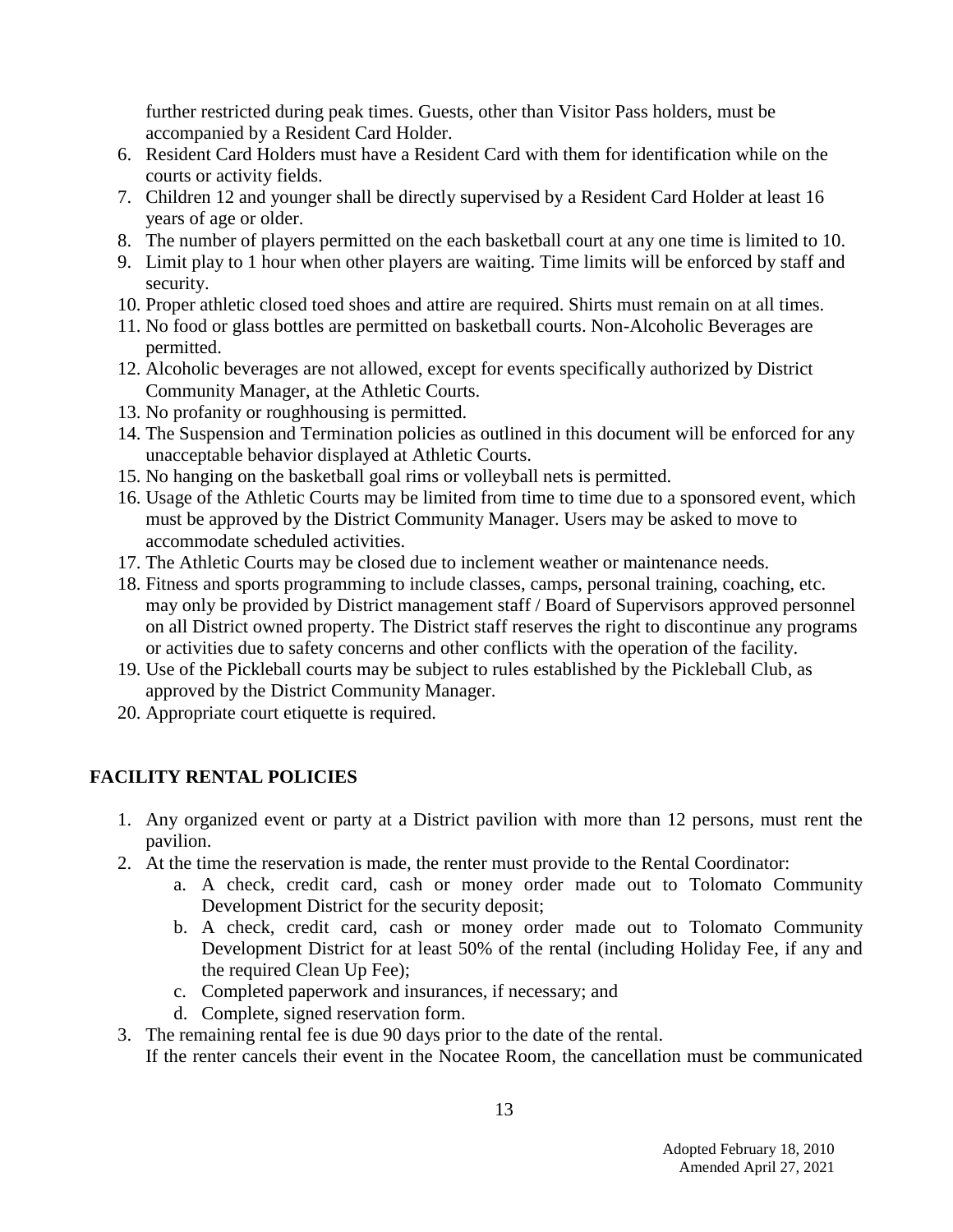to the District, in writing. The rental fee due at the time of booking is non-refundable, except in the case where the District is able to rent the room on the event date to another party at the same or greater rate. If the room is rented at a lesser rate, the rental fee will be refunded to the renter to the extent of the new rental fees received, up to the amount paid by the renter. The Security Deposit shall be refunded in full. If the event is cancelled less than 90 days from the event date, the renter shall forfeit 100% of the rental fee. The security deposit shall be refunded in full. In the event that the Renters are active military and are called to deploy a full refund will be given. Proof of active military status is required. In addition, a letter on Military letterhead from the Commanding Officer must be submitted in order to receive full refund. Letter must state that deployment will occur during the event date. All exceptions are considered on an individual basis and at the sole discretion of the District.

4. Rental of the Cabana, Greenleaf Pavilion, Twenty Mile Village Pavilion, Cypress Trails Pavilion, Twenty Mile Post Pavilion, and Crosswater Pavilion are non-refundable, except in cases where there is inclement weather within the first 2 hours of their session time and renter takes entire party and leaves pavilion. Cancelation must be communicated to the District by phone and in writing.

| 5. The rental rates and deposits for use of the District's facilities and services by Resident Card |
|-----------------------------------------------------------------------------------------------------|
| Holders and Non-Resident Card Holders are:                                                          |

| Facility            | Deposit | Non-Resident    | <b>Resident Card</b> | Other                           |
|---------------------|---------|-----------------|----------------------|---------------------------------|
|                     |         | Rate            | <b>Holder Rate</b>   |                                 |
| Nocatee Room        | \$1,000 | $$2,000/4$ hrs. | $$1,250/4$ hrs.      | Minimum four hour rental.       |
| $Mon - Thursday$    |         | \$300 each      | \$250 each           | Reservations up to 18 months in |
|                     |         | additional hr.  | additional hr.       | advance.                        |
|                     |         | Maximum         | Maximum              |                                 |
|                     |         | daily rate      | daily rate           |                                 |
|                     |         | \$3,200.        | \$2,300.             |                                 |
| Nocatee Room        | \$1,000 | $$3,000/4$ hrs. | $$2,100/4$ hrs.      | Minimum four hour rental.       |
| Friday and Sunday   |         | \$350 each      | \$300 each           | Reservations up to 18 months in |
|                     |         | additional hr.  | additional hr.       | advance.                        |
|                     |         | Maximum         | Maximum              |                                 |
|                     |         | daily rate      | daily rate           |                                 |
|                     |         | \$4,000.        | \$2,900.             |                                 |
| Nocatee Room        | \$1,000 | \$3,600/4 hrs.  | \$2,600/4 hrs.       | Minimum four hour rental.       |
| Saturday            |         | \$450 each      | \$350 each           | Reservations up to 18 months in |
|                     |         | additional hr.  | additional hr.       | advance.                        |
|                     |         | Maximum         | Maximum              |                                 |
|                     |         | daily rate      | daily rate           |                                 |
|                     |         | \$5,000.        | \$3,400.             |                                 |
| Nocatee Room        | \$1,000 | \$1,000/4 hrs.  | \$625/4 hrs.         | Minimum four hour rental.       |
| $Mon - Thursday$    |         | \$150 each      | \$125 each           | Room cannot be held or booked   |
| <b>Last Minute</b>  |         | additional hr.  | additional hr.       | more than 30 days prior to take |
| Pricing (room       |         | Maximum         | Maximum              | advantage of this pricing.      |
| booked no more      |         | daily rate      | daily rate           |                                 |
| than 30 days prior) |         | \$1,600         | \$1,150.             |                                 |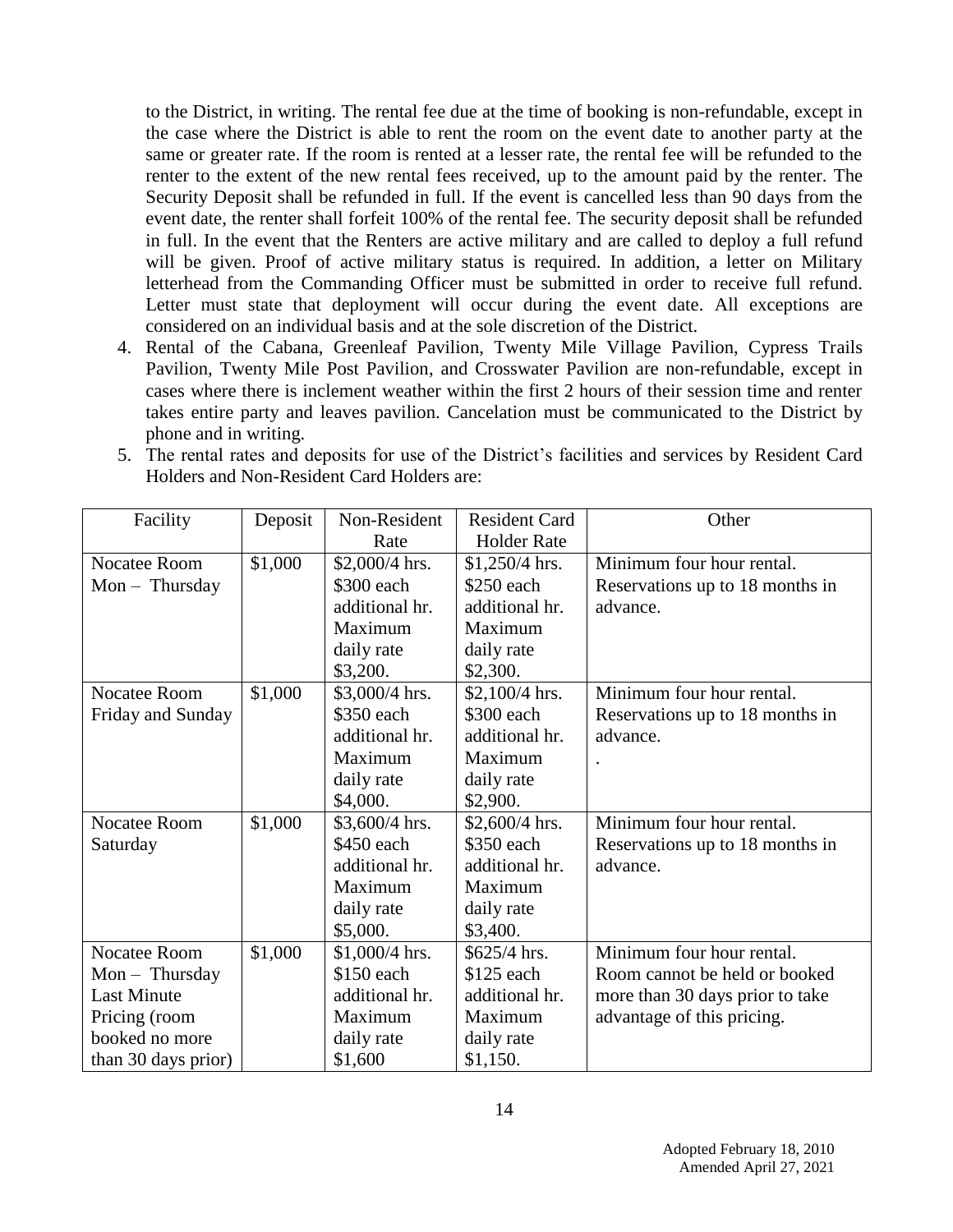| Nocatee Room          | \$1,000 | \$1,500/4 hrs.   | \$1,050/4 hrs.      | Minimum four hour rental.              |
|-----------------------|---------|------------------|---------------------|----------------------------------------|
| Friday and Sunday     |         | \$175 each       | \$150 each          | Room cannot be held or booked          |
| <b>Last Minute</b>    |         | additional hr.   | additional hr.      | more than 30 days prior to take        |
| Pricing (room         |         | Maximum          | Maximum             | advantage of this pricing.             |
| booked no more        |         | daily rate       | daily rate          |                                        |
| than 30 days prior)   |         | \$2,000.         | \$1,450.            |                                        |
| Nocatee Room          | \$1,000 | \$1,800/4 hrs.   | \$1,300/4 hrs.      | Minimum four hour rental.              |
| Saturday              |         | \$225 each       | \$175 each          | Room cannot be held or booked          |
| <b>Last Minute</b>    |         | additional hr.   | additional hr.      | more than 30 days prior to take        |
| Pricing (room         |         | Maximum          | Maximum             | advantage of this pricing.             |
| booked no more        |         | daily rate       | daily rate          |                                        |
| than 30 days prior)   |         | \$2,500.         | \$1,700.            |                                        |
| The Green             | \$500   | \$1,000/4 hrs.   | \$650/4 hrs.        | Can only be reserved one month in      |
|                       |         |                  |                     | advance, unless reserved with          |
|                       |         |                  |                     | Nocatee Room.                          |
| <b>Banquet Chairs</b> |         | \$1.50 per chair | \$1.25 per chair    | Renters set-up and break down          |
| <b>Banquet Tables</b> |         | \$12 per table   | \$10 per table      | Renters set-up and break down          |
| Dance Floor           | \$100   | \$300            | \$300               | May only be used on designated         |
|                       |         |                  |                     | District Property. Size 15x15.         |
| Projection            | \$100   | \$75             | \$50                | May only be used on designated         |
| Television and        |         |                  |                     | District property.                     |
| Large Screen          |         |                  |                     |                                        |
| Rental                |         |                  |                     |                                        |
| Microphone and        | \$100   | \$75             | \$50                | May only be used on designated         |
| <b>Speakers</b>       |         |                  |                     | District property.                     |
| Clean-Up Fee          |         | \$300            | \$300               | Required fee for any rental of the     |
|                       |         |                  |                     | Nocatee Room and Green.                |
| Set Up Fee            |         | \$125 for        | \$125 for           | Layout must be turned in to District   |
|                       |         | Nocatee Room     | <b>Nocatee Room</b> | staff seven days prior to the event.   |
|                       |         | only. \$175 for  | only. \$175 for     | Setup includes tables and chairs only. |
|                       |         | Nocatee Room     | <b>Nocatee Room</b> | District is unable to set up other     |
|                       |         | plus Green.      | plus Green.         | vendors' furniture.                    |
| Cabana Rental         | \$150   | N/A              | \$100/Session       | Does not include guest admission. No   |
| Tues - Fri            |         |                  |                     | more than 30 Non-Residents allowed.    |
|                       |         |                  |                     | Not available on Holiday or Holiday    |
|                       |         |                  |                     | weekends.                              |
| Cabana Rental         | \$150   | N/A              | \$200/Session       | Does not include guest admission. No   |
| Sat-Sun               |         |                  |                     | more than 30 Non-Residents allowed.    |
|                       |         |                  |                     | Not available on Holiday weekends.     |
| Kid's Birthday        | \$200   | N/A              | \$200/Session       | Includes admission of up to 30 guests  |
| Cabana Rental         |         |                  |                     | without the use of Guest Pass Credit.  |
| Special               |         |                  |                     | Not available on Holidays or Holiday   |
| Tues-Fri              |         |                  |                     | weekends.                              |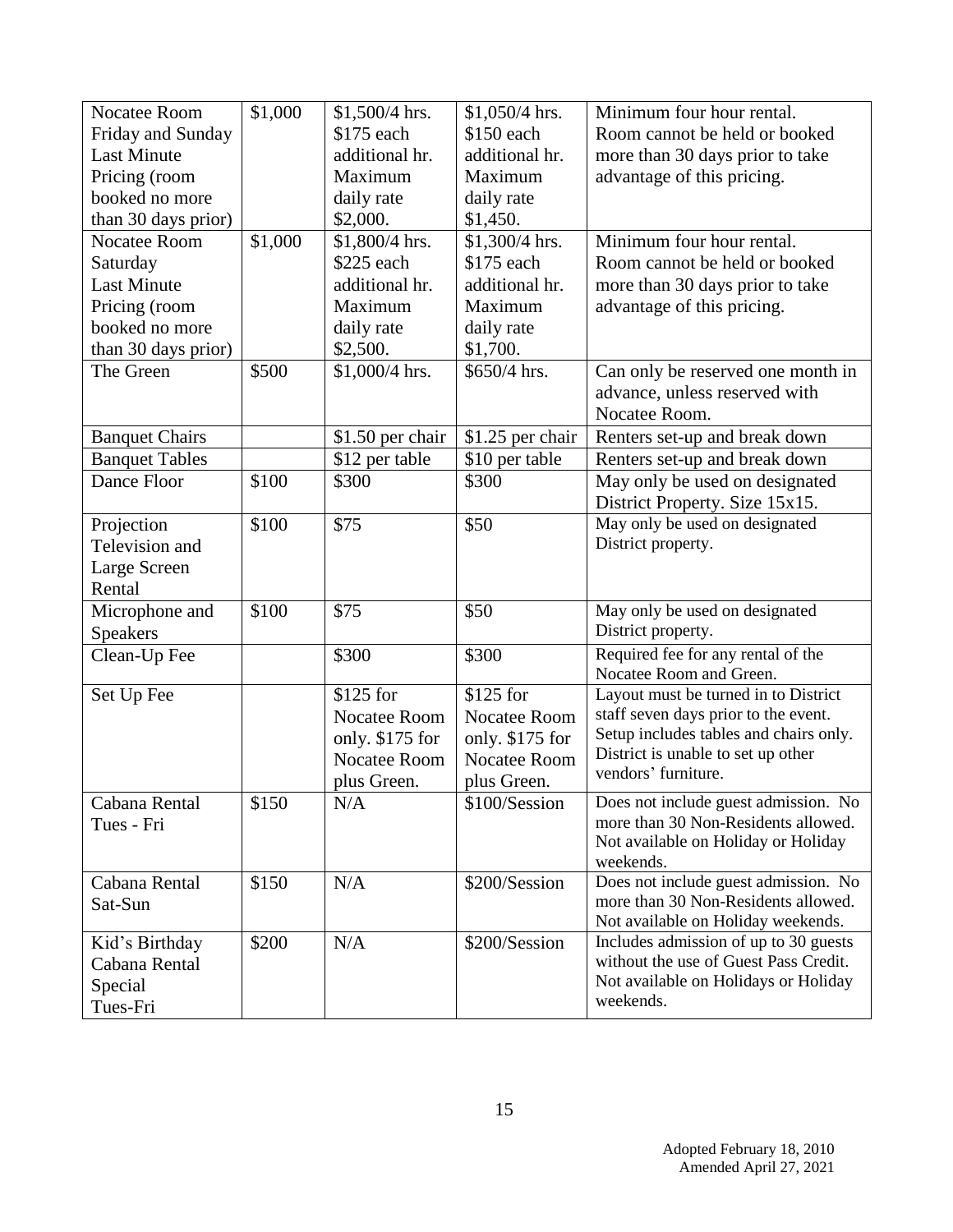| Kid's Birthday<br>Cabana Rental<br>Special<br>Sat-Sun                                                                            | \$200 | N/A   | \$300/Session      | Includes admission of up to 30 guests<br>without the use of Guest Pass Credit.<br>Not available on Holiday weekends.                                                                        |
|----------------------------------------------------------------------------------------------------------------------------------|-------|-------|--------------------|---------------------------------------------------------------------------------------------------------------------------------------------------------------------------------------------|
| Greenleaf and<br><b>Twenty Mile Post</b><br><b>Pavilion Rental</b><br>except Holiday<br>weekends                                 | \$150 | N/A   | \$100/Session      | Only available to Residents. Limit 3<br>rentals per household per year. Not<br>available on Holidays and Holiday<br>weekends.                                                               |
| Crosswater Park,<br>Cypress Park, and<br><b>Twenty Mile Park</b><br><b>Pavilion Rental</b><br>Tues-Fri                           | \$150 | N/A   | \$100/Session      | Does not include exclusive use of pool<br>or restroom. Guest admission to pool<br>not included. Limit 3 rentals per<br>Household per year. Not available on<br>Holidays.                    |
| Crosswater Park,<br>Cypress Park, and<br><b>Twenty Mile Park</b><br><b>Pavilion Rental</b><br>Sat-Sun except<br>Holiday weekends | \$150 | N/A   | \$200/Session      | Does not include exclusive use of pool<br>or restroom. Guest admission to pool<br>not included. Not available on Holiday<br>or Holiday weekends. Limit 3 rentals<br>per household per year. |
| <b>Holiday Fees</b>                                                                                                              |       | \$400 | \$400              | Charge will automatically be added to<br>all rentals of the Nocatee Room for<br>reservations on designated Holidays.                                                                        |
| Beverages-<br>Beer<br>Wine<br>Water<br>Soda                                                                                      |       |       | <b>Market Rate</b> |                                                                                                                                                                                             |
| <b>Fitness Cards</b>                                                                                                             |       | N/A   | \$50               | Card good for 12 designated fitness<br>activities.                                                                                                                                          |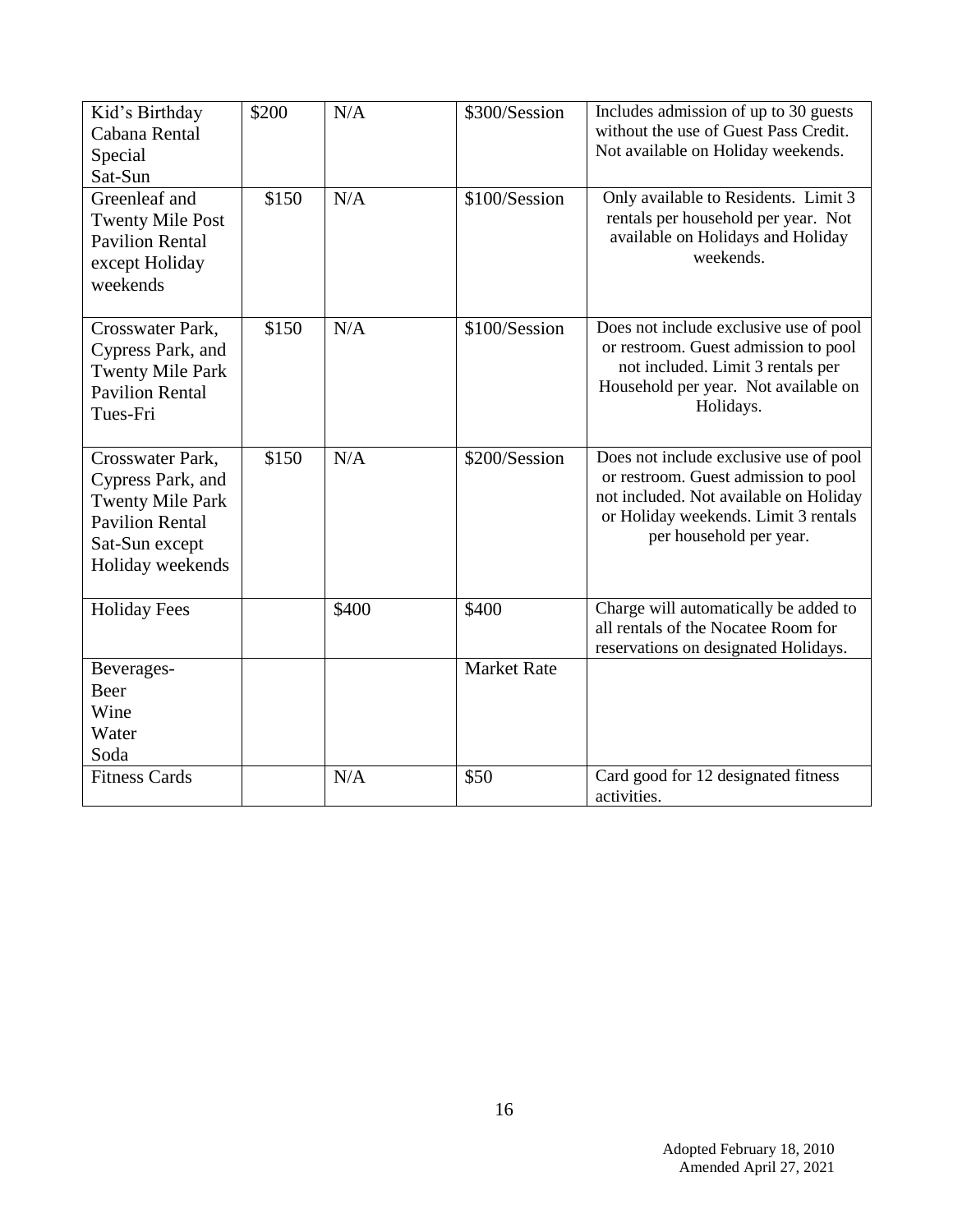| Personal Training | <b>Single Session</b> | Only available to Residents |
|-------------------|-----------------------|-----------------------------|
|                   | \$35.00 for 30        |                             |
|                   | min.                  |                             |
|                   |                       |                             |
|                   | <b>30 Minute</b>      |                             |
|                   | <b>Session Pkgs</b>   |                             |
|                   | \$130.00 for          |                             |
|                   | four 30 minute        |                             |
|                   | sessions              |                             |
|                   | \$250.00 for          |                             |
|                   | eight 30              |                             |
|                   | minute                |                             |
|                   | sessions              |                             |
|                   | \$360.00 for          |                             |
|                   | twelve 30             |                             |
|                   | minute                |                             |
|                   | sessions              |                             |
|                   |                       |                             |
|                   |                       |                             |

# 4. The District establishes fees and charges for administrative and related activities as follows:

| Facility                | Deposit | Non-          | <b>Resident Rate</b> | Other                                 |
|-------------------------|---------|---------------|----------------------|---------------------------------------|
|                         |         | Resident      |                      |                                       |
|                         |         | Rate          |                      |                                       |
| Copy Fees               |         | $$1.00$ /page | \$.25/page           |                                       |
| <b>Fax Fees</b>         |         | \$1.00/page   | \$.25/page           |                                       |
| <b>Estoppel Letters</b> |         | \$125.00      | \$125.00             |                                       |
| Adjunct                 |         |               |                      | Fee is due upon the issuance of a new |
| Supplemental            |         |               |                      | Master Development Plan or Site       |
| Reports                 |         |               | \$3,000.00           | Plan or a subsequent change to the    |
|                         |         |               |                      | Plan.                                 |
| Calculation of          |         |               |                      |                                       |
| Debt                    |         |               |                      |                                       |
| Paydown/Payoff          |         | \$125.00      | \$125.00             |                                       |
| Non-Sufficient          |         | \$35.00       | \$35.00              |                                       |
| <b>Funds</b> Fee        |         |               |                      |                                       |
| Non-Resident            |         | \$3,800.00    |                      |                                       |
| Purchase the            |         |               |                      |                                       |
| Rights of a Deed        |         |               |                      |                                       |
| Holder                  |         |               |                      |                                       |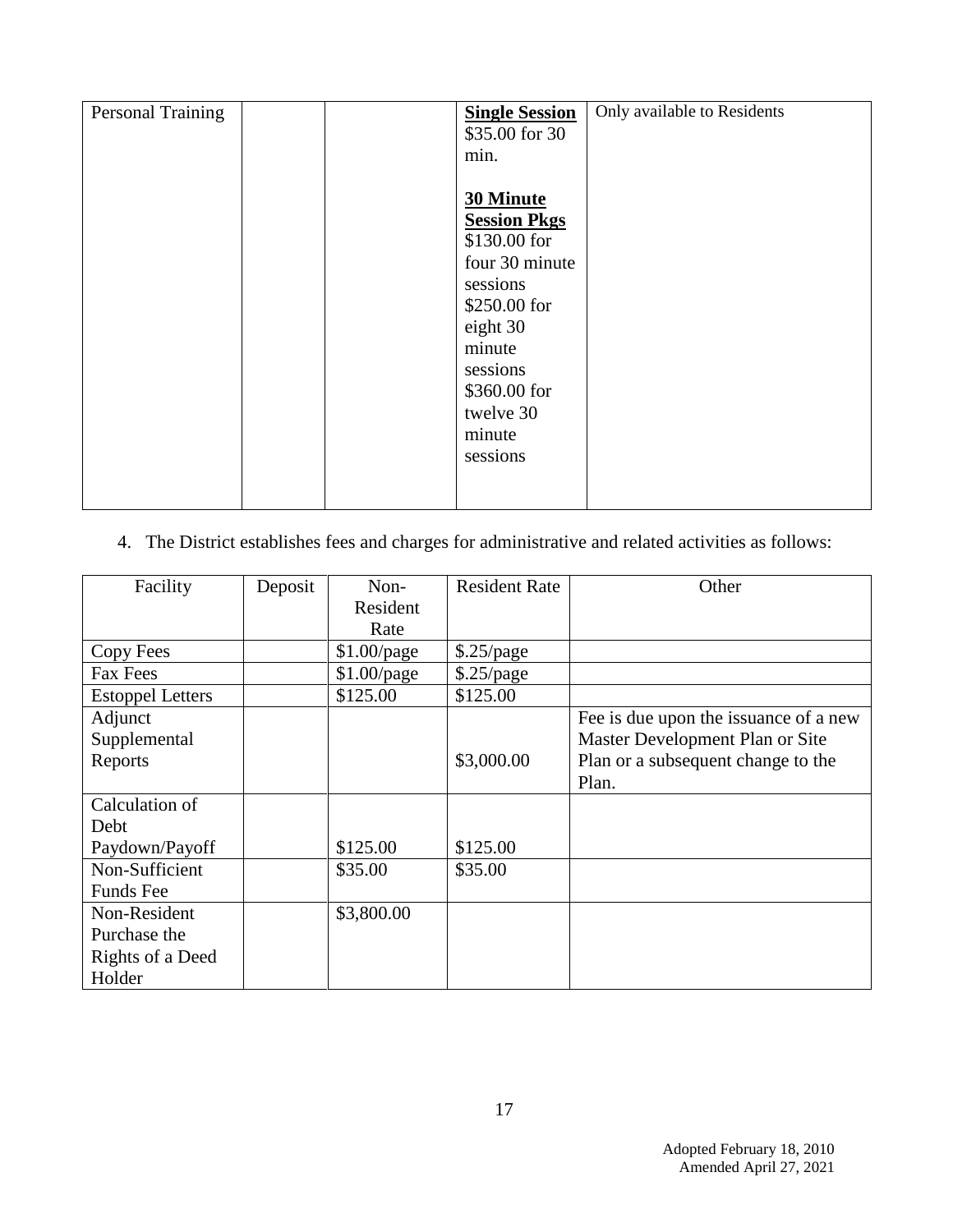5. All Cabana and Pavilion rental rates are per session. There are two sessions per day and will vary based on park hours. Crosswater Park Pavilion, Twenty Mile Village Pavilion, and Cypress Trails Pavilion follow the Cabana session schedule during season. In off season there are three sessions per day.

| Park Hours           | Session A          | <b>Session B</b>                  | Session C                       |
|----------------------|--------------------|-----------------------------------|---------------------------------|
| $10:00am - 6:00pm$   | $10:00am - 1:30pm$ | $2:00 \text{pm} - 5:30 \text{pm}$ | $6:00 \text{pm} - 10 \text{pm}$ |
| $10:00am - 8:00pm$   | $10:00am - 2:30pm$ | $3:00 \text{pm} - 7:30 \text{pm}$ |                                 |
| $11:00am - 6:00pm$   | $11:00am - 2:00pm$ | $2:30 \text{pm} - 5:30 \text{pm}$ | $6:00 \text{pm} - 10 \text{pm}$ |
|                      |                    |                                   |                                 |
| Greenleaf and Twenty | Session A          | <b>Session B</b>                  |                                 |
| Mile Post            |                    |                                   |                                 |
| November-February    | $9:00am - 2:00pm$  | $2:30 \text{pm} - 7:30 \text{pm}$ |                                 |
| March-October        | $9:00am - 2:00pm$  | $3:00 \text{pm} - 8:00 \text{pm}$ |                                 |

- 6. Holiday Fees Each company/person desiring to rent the Nocatee Room on Holidays (designated as Christmas Eve, Christmas Day, Thanksgiving, Independence Day, Memorial Day, Labor Day, Easter, New Year's Eve and New Year's Day) must pay an "On-Call" fee of \$400.00 for Nocatee Room to ensure the availability of District staff in case of an emergency. Availability for Holiday rentals remains subject to the availability of District staff to provide access to the facility and adequate service.
- 7. The Kids Birthday Cabana Rental Special is subject to the following conditions:
	- a. Can only be reserved for a birthday party for a child under the age of 18.
	- b. The child must be a current Resident Card Holder.
	- c. The rental must be within two weeks before the birthday or two weeks after the birthday.
	- d. Can only be used in conjunction with the terms above.
	- e. Not available on Holiday weekends unless approved by the District.
- 8. Reoccurring Rentals each company/person/activity/Household can rent the Nocatee Room banquet facilities a maximum of six times per year, but only twice each year on weekends.
- 9. Crosswater Hall shall close at midnight, except for New Year's Eve. All parties and events, including clean-up, must conclude by midnight.
- 10. The designated rental time period is inclusive of set up and clean-up time.
- 11. Clean up fee of \$300.00 is required with every rental of the Nocatee Room and The Green. Renter will be required to have all of their belongings out of the rented space by the end of their paid rental time.
- 12. Renter is responsible for the actual cost of all damage to District property, even if it exceeds the amount of the security deposit.
- 13. If the renter wishes to cancel their event, the cancellation must be communicated to the District Community Manager, in writing. The partial rental fee due at time of booking is nonrefundable, except in the case where the District is able to rent the room on the event date to another party at the same or greater rate. If the room is rented at a lesser rate, the rental fee will be refunded on a pro-rate basis of the new rental fee compared to the Renter's fee. The Security Deposit shall be refunded in full. If the event is cancelled less than 90 days from the Event, the Renter shall forfeit 100% of the Rental fee. The Security Deposit shall be refunded in full. In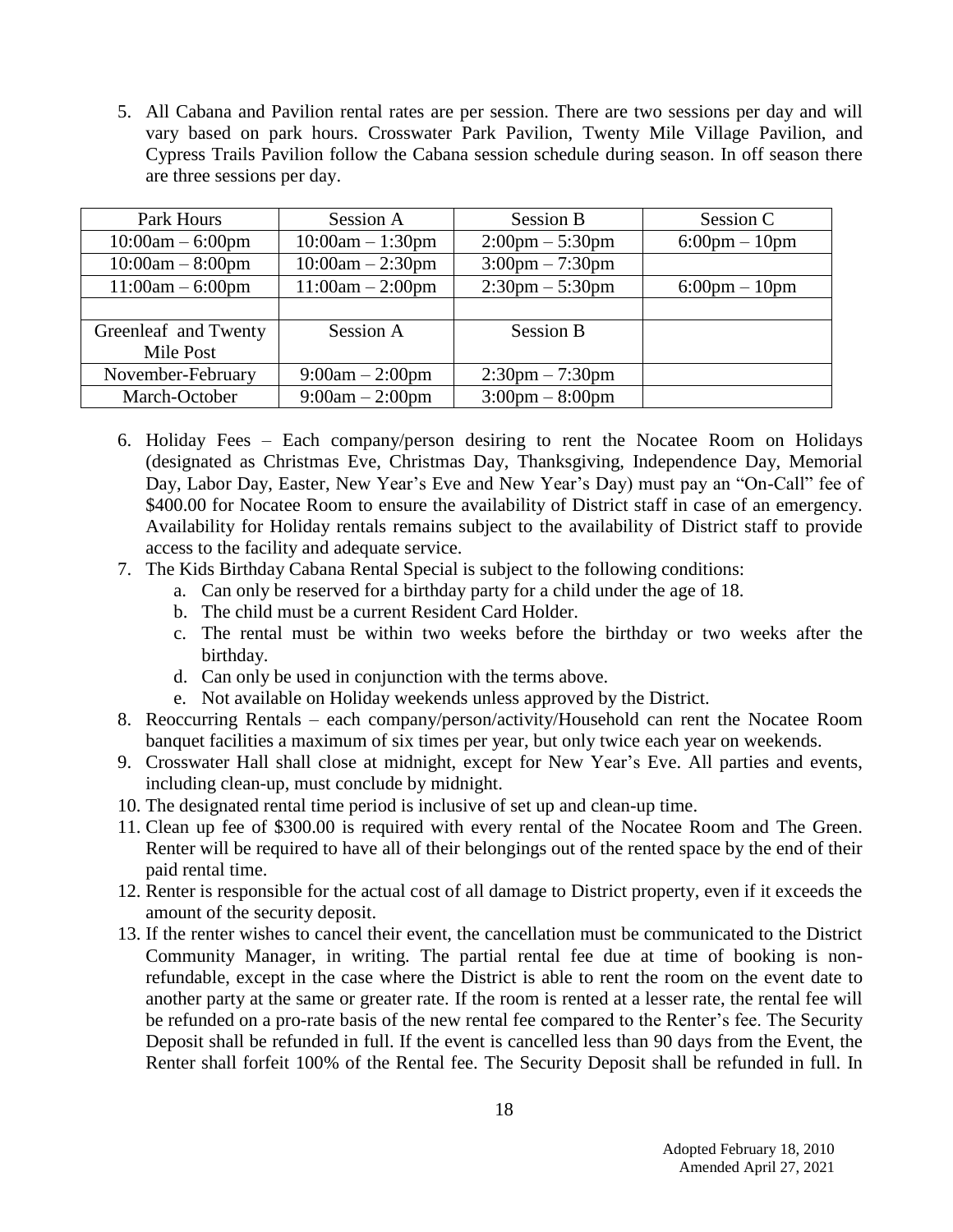the event that the Renters are active military and are called to deploy, proof of active military status is required. In addition, a letter on Military letterhead from the Commanding Officer must be submitted in order to receive full refund. Letter must state that deployment will occur during the event date. All exceptions are considered on an individual bases and at the discretion of the District.

- 14. The volume of live or recorded music must not violate applicable County noise ordinances, or unreasonably interfere with residents' enjoyment of their homes.
- 15. Bounce houses and similar apparatus are permitted only outdoors and at the discretion of, and in areas designated by, the Community Manager. Proof of liability insurance acceptable to the Community Manager in consultation with the District Counsel shall also be required.
- 16. The District retains the right to reserve and use any District facility for District related or District sponsored meetings, events or activities at any time.
- 17. Homeowners Associations, Property Owners Associations or Condominium Owners Associations (the "Association") established for property or units within the District and established pursuant to Florida law may rent the Nocatee Room subject to the following terms:
	- a. \$50 rental fee for two hours. \$25 each additional hour.
	- b. \$100 deposit, which will be returned if the room is clean and there is no damage. If that amount is insufficient to cover actual damage, the Association is responsible for the full amount of damage.
	- c. Each Association may rent the Nocatee Room no more than twice per calendar year at these rates. Thereafter, normal rates apply per the rate schedule.
	- d. Each Association may reserve a smaller meeting space, excluding the Nocatee Room and Seabreeze Room, of the District's choice, for their Board Meeting, limited one reservation per month, at no cost, subject to space availability. Reservation for smaller meeting space cannot be made more than 30 days in advance.
	- e. Reservations can be made no more than 90 days in advance.
	- f. Homeowners Associations receive a free rental of any pavilion, twice per calendar year.
- 18. NO ALCOHOLIC BEVERAGES are permitted anywhere at the Amenity Complex, except as permitted in the Nocatee Room with District approval and adequate liability insurance on file with the District, or purchased directly from the District.

#### **19. SERVING ALCOHOL WITHOUT ADEQUATE INSURANCE ON FILE WITH THE DISTRICT WILL RESULT IN IMMEDIATE SHUT DOWN OF THE EVENT AND FORFEITURE OF THE DEPOSIT.**

#### **20. Businesses may Sponsor District events as follows:**

| <b>Farmers Market</b>    | Primary Sponsor- \$750. Row Sponsor- \$425. |
|--------------------------|---------------------------------------------|
| <b>Food Truck Events</b> | Primary Sponsor- \$450. Row Sponsor- \$250. |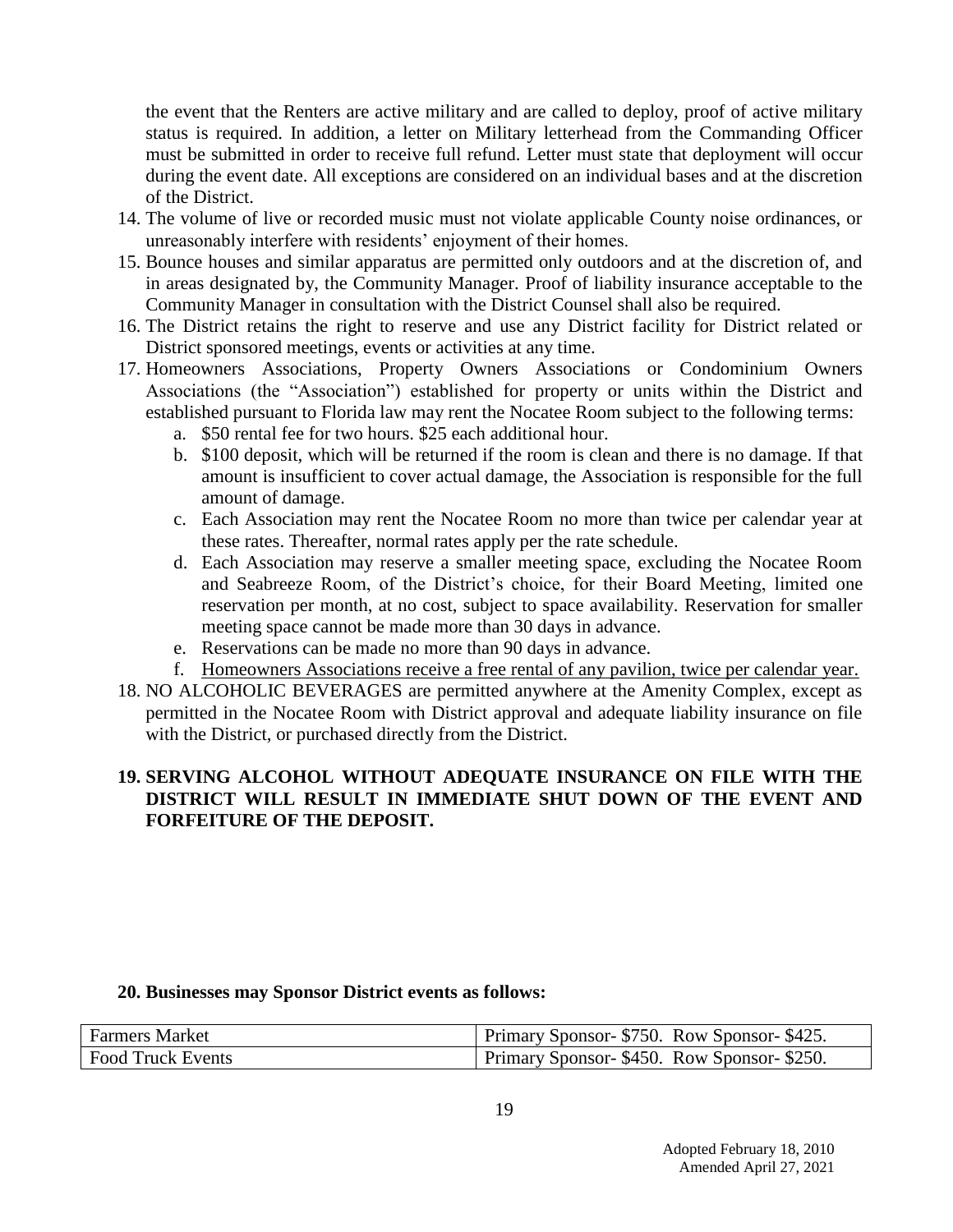| Nocatee-A-Glow         | Gold Sponsor- \$4,000.<br>Silver Activity Sponsor- \$2,000.<br>Bronze Sponsor-\$600.<br>Craft Booth Vendor- \$50.<br>Food Truck-\$25 per night. |
|------------------------|-------------------------------------------------------------------------------------------------------------------------------------------------|
| <b>Standard Events</b> | Primary Sponsor- \$300. Activity Sponsor \$100.                                                                                                 |
| Holiday Waterpark Days | Primary Sponsor- \$600.                                                                                                                         |

#### **PROMOTIONAL RATES:**

The Amenity Complex operates in an environment that requires the ability to timely respond to changes in weather, the economy, the costs of its services and facilities, customer demand, and other factors affecting use of the Amenity Complex. To best serve its residents, the District may, in accordance with its rules, at times offer short term, promotion rates and services associated with the use of the Amenity Complex. These services are temporary or seasonal in nature and are subject to change.

### **SUSPENSION AND TERMINATION OF PRIVILEGES**

- 1. Resident Cards and Guest Pass Credits are the property of the District and are non-transferable except in accordance with the District's rules, policies, and regulations. Resident Cards are issued at the time of application.
- 2. Privileges at District Amenities can be subject to suspension or termination by the Board of Supervisors if a Card Holder:
	- a. Submits false information on the application for a Resident Card or Visitor Pass holders;
	- b. Permits unauthorized use of, or sells or attempts to sell a Resident Card, Visitor Pass, or Guest Pass Credits;
	- c. Exhibits unsatisfactory behavior, deportment or appearance;
	- d. Fails to abide by the rules, regulations and policies established for the use of facilities;
	- e. Treats the personnel or employees of the facilities in an unreasonable or abusive manner;
	- f. Engages in behavior that is inappropriate with other Residents or Guests.
	- g. Engages in conduct that is improper or likely to endanger the welfare, safety or reputation of the District or its staff; or
	- h. Damages or destroys District property.
- 3. District staff may remove a Resident or guest from one or all areas of the Amenity Complex, if any of the above mentioned items are violated.
- 4. District staff may at any time restrict or suspend for cause or causes, including but not limited to those described above, any Resident Card Holders privileges to use any or all of the District facilities in the Amenity Complex for a period not to exceed 30 days.
- 5. All lost or stolen Resident Cards or false use of Guest Pass Credits should be reported immediately to 924-6850. There will be a \$15.00 fee for replacement of Resident Cards. Guest Pass Credits falsely used will not be replaced.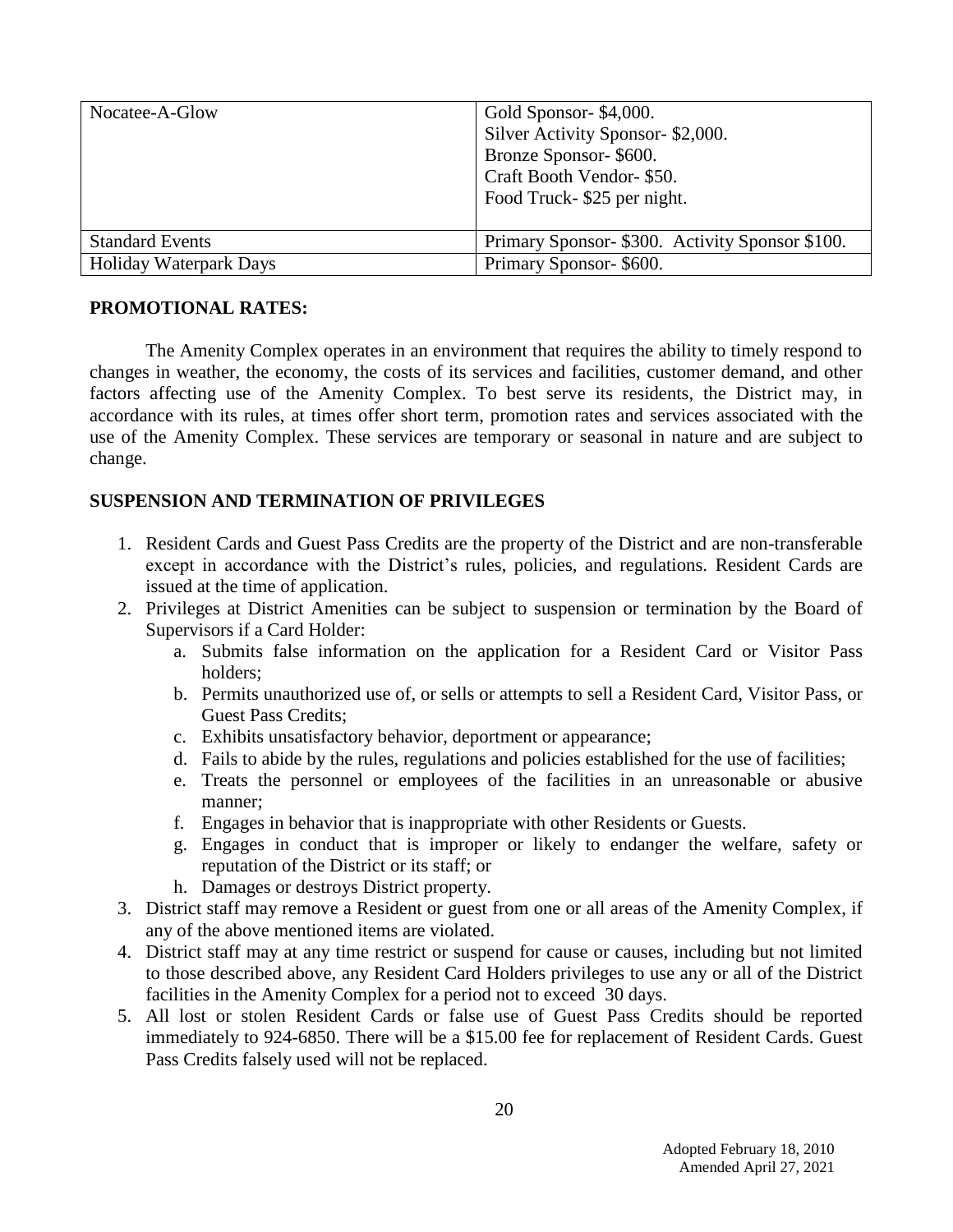#### **AMENDMENT OF POLICIES**

These policies may be modified at any time, upon the approval of the Board of Supervisors of the District. Immediately following approval of the Board, the modified policies shall be posted in the Amenity Complex.

#### **RESPONSIBILITY FOR LOSS OR DAMAGE TO PERSON OR PROPERTY; INDEMNIFICATION; LIMITATION OF LIABILITY**

No person shall remove from the room in which it is placed or from the Amenity Complex any property or furniture belonging to the District or its contractors without proper authorization. Each Resident shall be liable for any property damage at the Amenity Complex, or at any activity or function operated, organized, arranged or sponsored by the District or its contractors, caused by him or her, his or her guests or family members. The District reserves the right to pursue any and all legal and equitable measures necessary to remedy any losses due to property damage.

Each Resident and each guest as a condition of invitation to the premises of the Amenity Complex assume sole responsibility for his or her property. The District and its contractors shall not be responsible for the loss or damage to any private property used or stored on the premises of the Amenity Complex, whether in lockers or elsewhere.

Each Resident Card Holder, by virtue of his or her use of the District's facilities, agrees to defend, indemnify and hold harmless the District and its respective officers, agents, and employees from any and all liability, claims, actions, suits or demands by any person, corporation or other entity, for any injuries, death, theft and real or personal property damage of any nature arising out of, or in connection with, the use of the facility by such person, his or her children and his or her guests. Should any person bound by these District Policies bring suit against the District or its affiliates, Amenity Complex operator, officers, employees, representatives, contractors or agents in connection with any event operated, organized, arranged or sponsored by the District or any other claim or matter in connection with any facility owned, or event operated, organized, arranged or sponsored, by the District, and fail to obtain judgment therein against the District or its Amenity Complex operator, officers, employee, representative, contractor or agent, said party shall be liable to the District for all costs and expenses incurred by it in the defense of such suit (including court costs and attorney's fees through all appellate proceedings).

Nothing contained in these policies shall constitute or be construed as a waiver of the Districts limitations on liability contained in Section 768.28, F.S., or other statutes.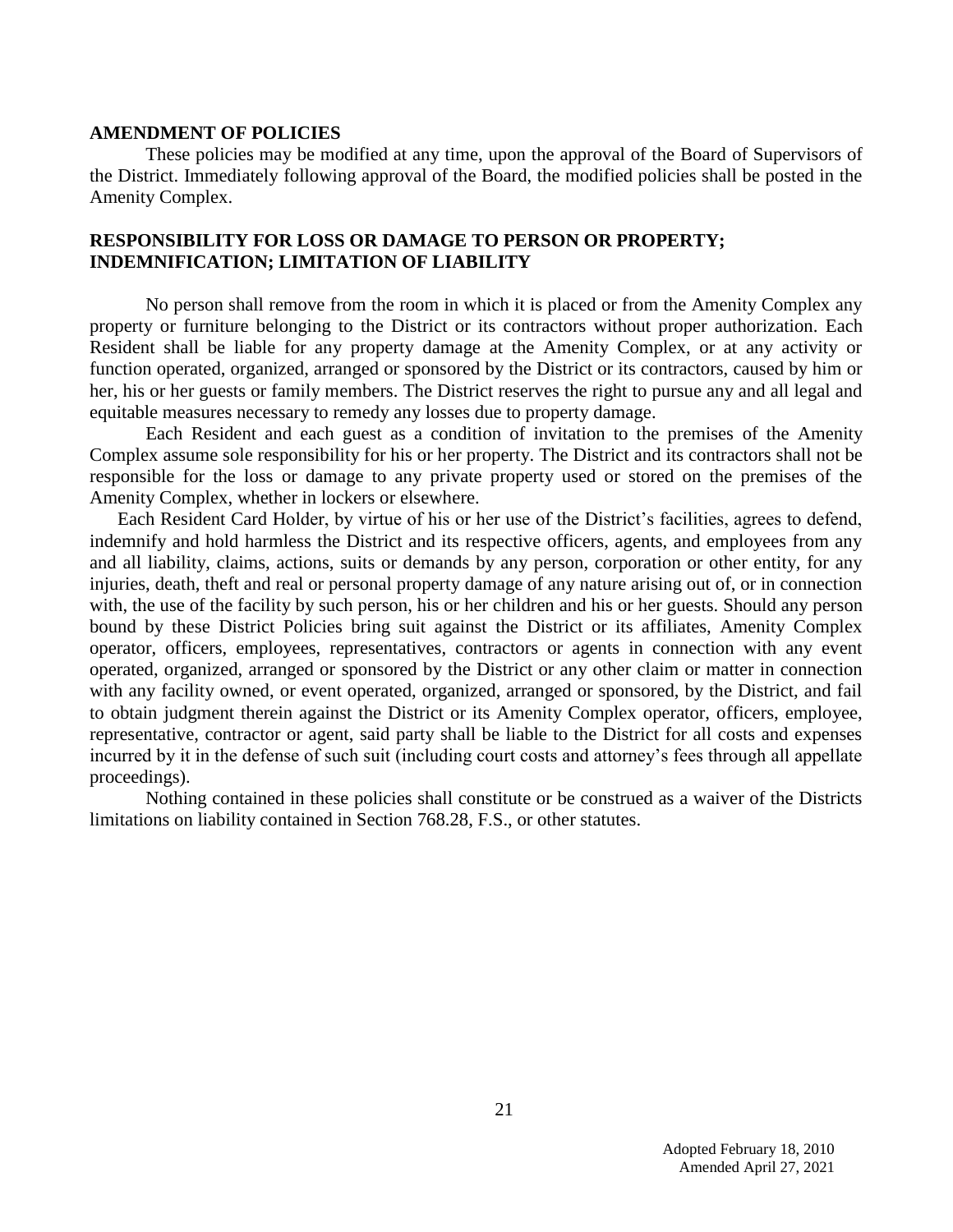# **Tolomato Community Development District Addendum to the Amenity Complex Policies**

#### **GENERAL PROVISIONS**

- 1. **ALL PERSONS USE AND ENJOY THE ZIPLINE ATTRACTION AT THEIR OWN RISK.**
- 2. All users must have their Resident Card with them while checking in at the Nocatee ZipLine.
- 3. Guests may use the ZipLine provided they meet the criteria, provide a valid release and have properly checked in with the Resident using a Guest pass credit.
- 4. Members of the Board of Supervisors and District staff shall have full authority to enforce these rules and regulations.
- 5. The District, or its staff, is not responsible for any lost, stolen, or damaged items.
- 6. NO ALCOHOLIC BEVERAGES are permitted anywhere at the Amenity Complex, except as permitted and approved by the District.
- 7. NO CHEWING GUM is permitted in the Amenity Complex including the ZipLine attraction.
- 8. NO SMOKING, ILLEGAL SUBSTANCES OR TOBACCO PRODUCTS are permitted at the Amenity Complex.
- 9. No aggressive behavior.
- 10. Courtesy toward Nocatee staff and other Amenity Complex users is expected at all times.
- 11. Dropping items from the attraction or tower is prohibited.
- 12. Residents are responsible for actions of their guests, and such actions may result in loss of amenity privileges by the Resident.
- 13. All ZipLine riders must sign the waiver prior to riding the ZipLine. Minors (children under 18 years of age) must have their parent or legal guardian present to sign the Nocatee ZipLine Participation Agreement on their behalf.
- 14. Failure to follow the District's polices, rules or staff's directions may result in loss of amenity privileges by the Resident.

### **ADMISSION POLICIES**

- 1. Reservations will open each morning the ZipLine attraction will be open. Reservations will be taken in person only and are on a first come, first serve basis.
- 2. Each reservation time slot allows one ride during the reservation hour. Residents may ride multiple times per day on a walkup basis if time slots are not reserved. Walkup riders will be accommodated on a first come first serve basis. Walkup riders are not guaranteed a time slot. Only one reservation can be held per rider until the ride is completed.
- 3. The number of time slots is based on the amount of time needed to safely secure and reset the system for each rider.
- 4. Signed Nocatee ZipLine Participation Agreement Forms are required for all riders and will be valid for the current calendar year.
- 5. The District may require a reservation system. Residents will be booked in time slots to provide adequate service and safety.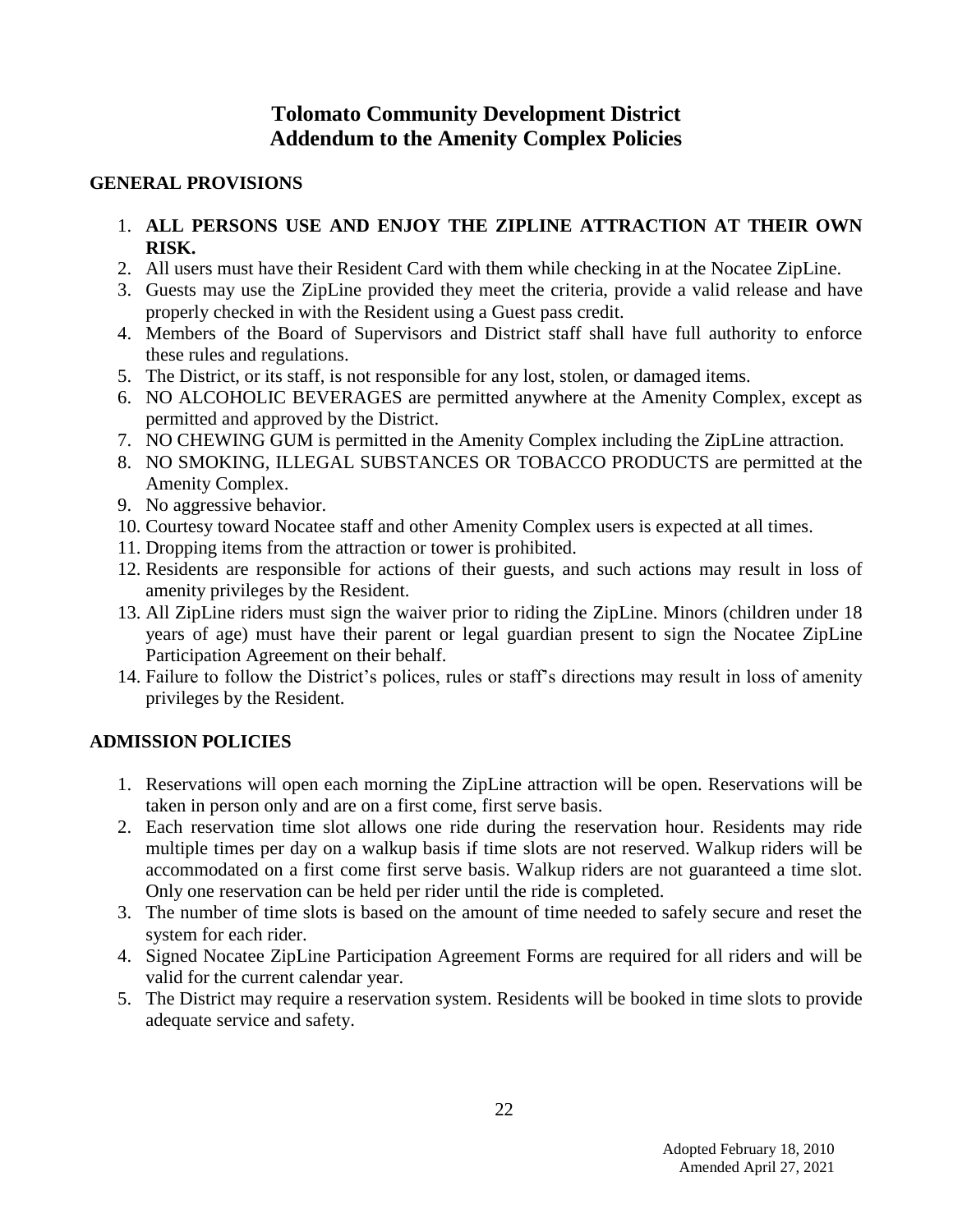#### **GENERAL ZIPLINE POLICIES**

- 1. Riding is permitted only during designated times, as posted at the Waterpark Desk and determined by staff.
- 2. Nocatee staff may monitor usage levels at the ZipLine and adjust the hours of operation or number of pool attractions available in order to ensure the facilities serve the community in the most efficient and effective manner.
- 3. The Nocatee staff reserves the right to authorize all programs and activities, including the number of guest participants, equipment and supplies usage, etc.
- 4. Any person using any attraction when that attraction is closed may be suspended from the Amenity Complex or any part thereof and may be subject to trespassing violations.
- 5. Usage of the ZipLine is restricted to Residents and their guests over 42 inches tall but not to exceed 74 inches tall and 200 pounds or less.
- 6. All riders must have submitted a signed Nocatee ZipLine Participation Agreement form to the staff prior to being allowed to ride the ZipLine. All persons under 18 years of age must have a Nocatee ZipLine Participation Agreement signed by their parent or legal guardian in the presence of Nocatee staff prior to riding the ZipLine. Changes are the responsibility of the Resident or the parent/guardian for a minor.
- 7. Completed Nocatee ZipLine Participation Agreement forms will be valid indefinitely and will be filed with the District Office.
- 8. Residents who are under 14 years of age may use the ZipLine when accompanied by an adult Resident Card Holder.
- 9. All Resident Card Holders and guests must register by signing-in immediately upon entering the Waterpark.
- 10. All users of the ZipLine are expected to conduct themselves in a responsible, courteous and safe manner in compliance with these Amenity Complex policies.
- 11. Appropriate clothing is required at all times for the ZipLine.
- 10. All ZipLine riders are required to wear athletic footwear which covers the entire foot.
- 11. No food or beverages are permitted on the ZipLine or Tower.
- 12. For the safety of the rider and staff, personal music equipment such as IPods/MP3 players are not permitted on the ZipLine.
- 13. Loud, profane or abusive language is prohibited.
- 14. Disorderly conduct and horseplay are prohibited.
- 15. Disregard for any District policy may result in expulsion from the Amenity Complex and/or loss of ZipLine privileges.

### **WEATHER POLICY**

**Rain:** The ZipLine may close during rain and will reopen at the discretion of the supervisor or the Manager on duty.

**Thunder and Lightning:** The ZipLine will close immediately in the case of thunder and lightning and will reopen at the discretion of the supervisor or the Manager on duty.

The District is not responsible for closures due to weather conditions. The staff will attempt to reschedule any reservations that are cancelled due to weather conditions on the next available reservation time slot during the same day.